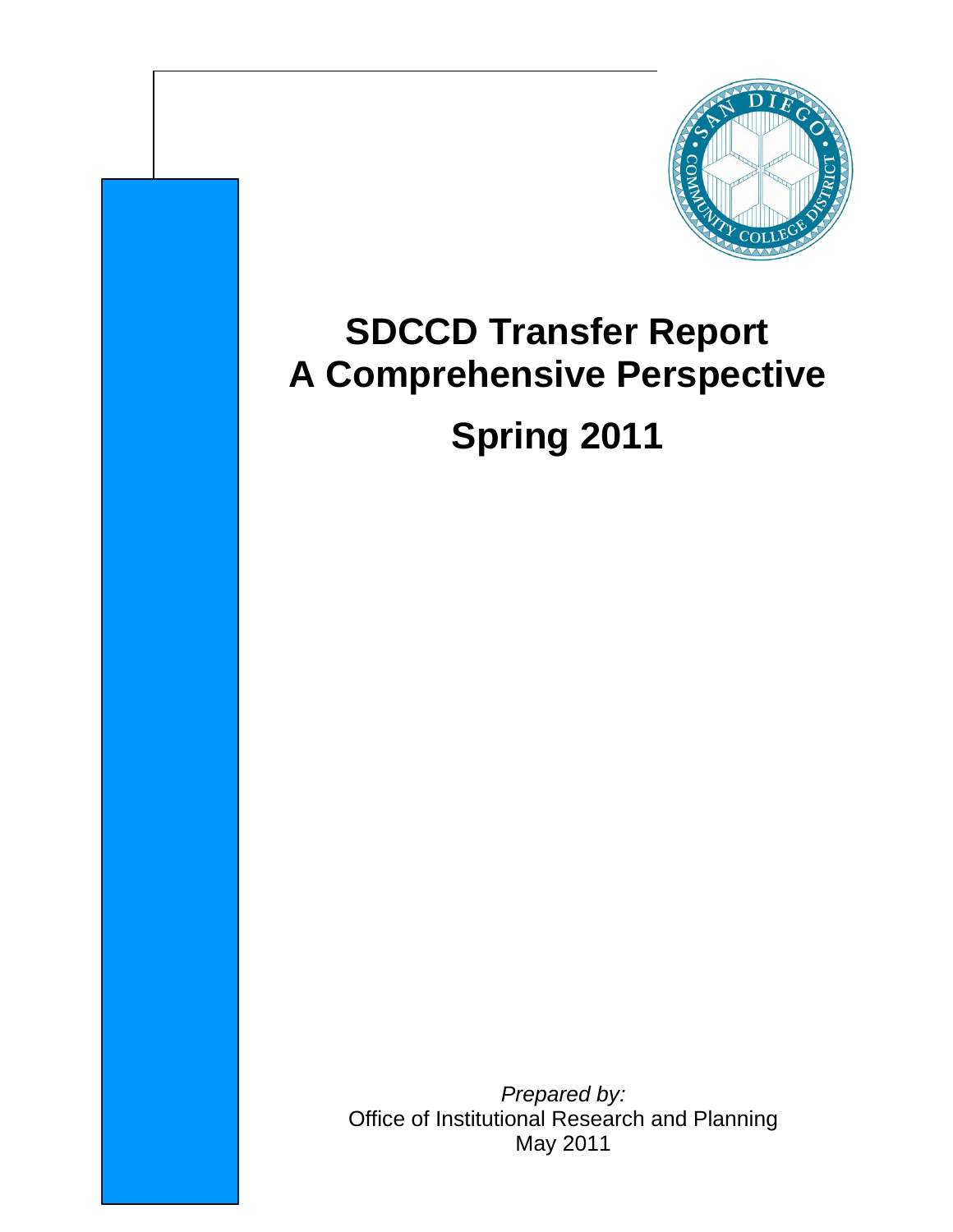# **Table of Contents**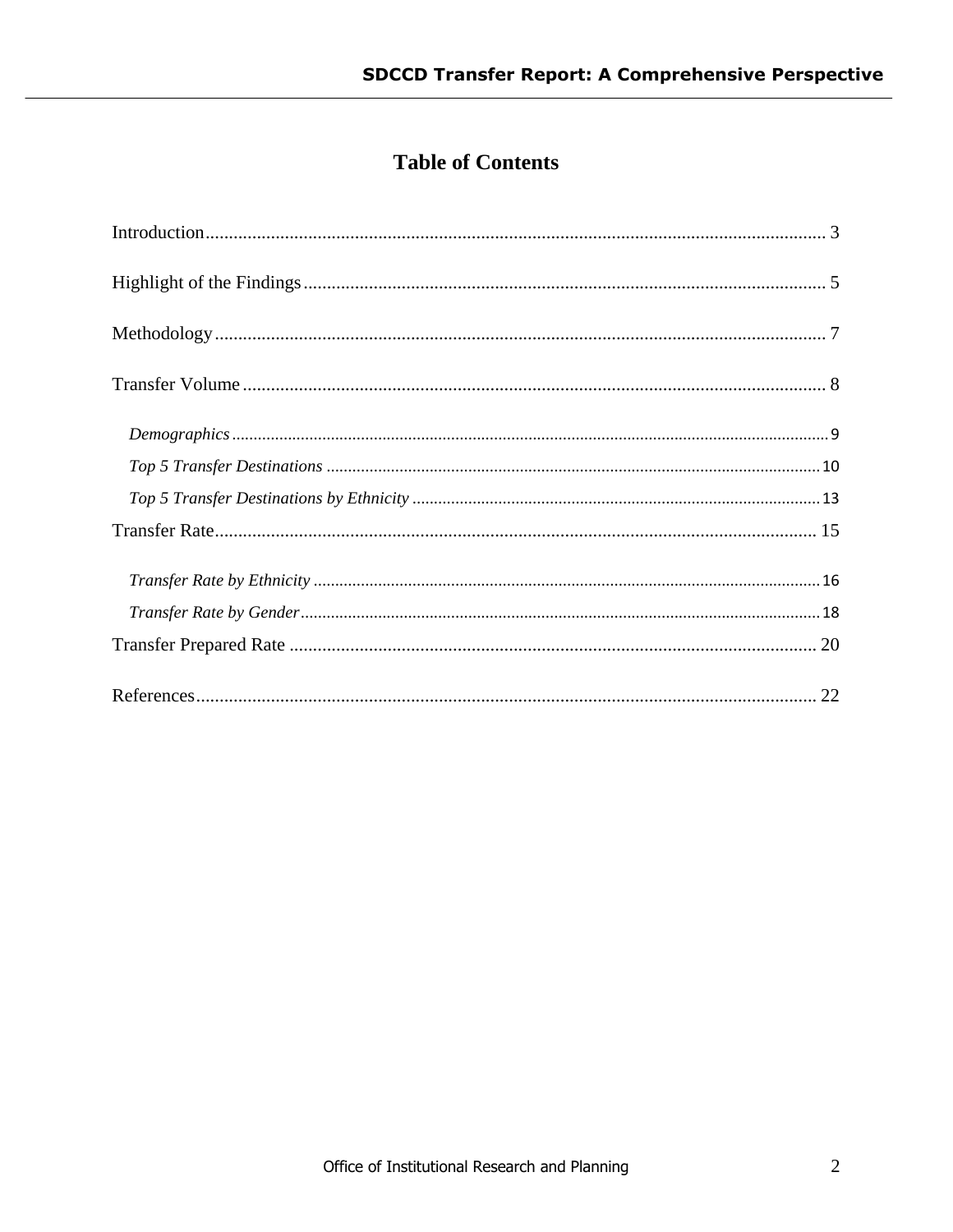# <span id="page-2-0"></span>**Introduction**

In 2009, the Obama Administration set a goal for the nation to again lead the world in postsecondary degree attainment. To help achieve this goal, President Obama plans to invest in community colleges nationwide to equip a greater number of people with higher demand skills and education for emerging industries. California community colleges play a major role in achieving this goal since nearly one quarter of the nation's community college students are enrolled here. The economic future of the nation and California will depend on the success of its community college students. For the state to be economically competitive, the number of workers with degrees and certificates needs to increase to fill higher skilled job openings. Currently, community colleges are faced with barriers such as budget constraints and incoming students that are inadequately prepared. However, with the Senate Bill 1440 (Student Achievement Reform Act), new policies will be in place to help offset these barriers. SB 1140 will guarantee admission, give priority admission to California State Universities (CSU), and prohibit the CSU from requiring students to repeat courses that are similar to courses completed as part of the associate degree. The passage of this bill may improve student access to CSUs.

One of the core missions of the community college system is to transfer students to four-year institutions. Colleges place a great deal of emphasis on transfer and on creating clear transfer pathways for students. Instructional programs and course offerings are designed to make transfer possible. Support services are geared toward preparing students for transfer and upper-division level studies. The San Diego Community College District (SDCCD) continues to track the progress and performance of this outcome, particularly as budgets shrink and the four-year institutions narrow their pipeline by capping enrollments, raising tuition, and increasing entry requirements.

Given the importance and emphasis on transfer, this report provides an examination of student transfer patterns from three different perspectives: volume, transfer rate, and transfer prepared rate. Transfer rate tracks a cohort of students with similar qualities that characterize a particular transfer behavior over a specified period of time. Transfer volume is the sheer count of transfer students who have transferred from community college to a four-year institution. Like transfer rate, transfer volume can include specific characteristics to narrow the population under study, however, unlike transfer rate, volume does not involve tracking of a cohort of students. Transfer rate provides information that is time-restricted which could be very useful for informing decisions regarding curriculum, course offerings and scheduling. Transfer volume on the other hand, identifies the overall number of transfers which may be valuable information when used in tandem with enrollment trends to determine whether or not there are equitable support services among segments in the population. With volume and rate, those students who are transfer prepared, but either don't transfer or transfer outside of a specified tracking window, are counted. Much of the good work that colleges do in the area of transfer effects those transfer prepared students can be found in some statewide reports (i.e., ARCC).

This report includes overall transfer volume, rate, and transfer prepared figures for all colleges in the San Diego Community College District, as well as by each individual college (City, Mesa, and Miramar College). Gender and ethnicity information is also included as part of the necessary equity lens for viewing data and information of this type.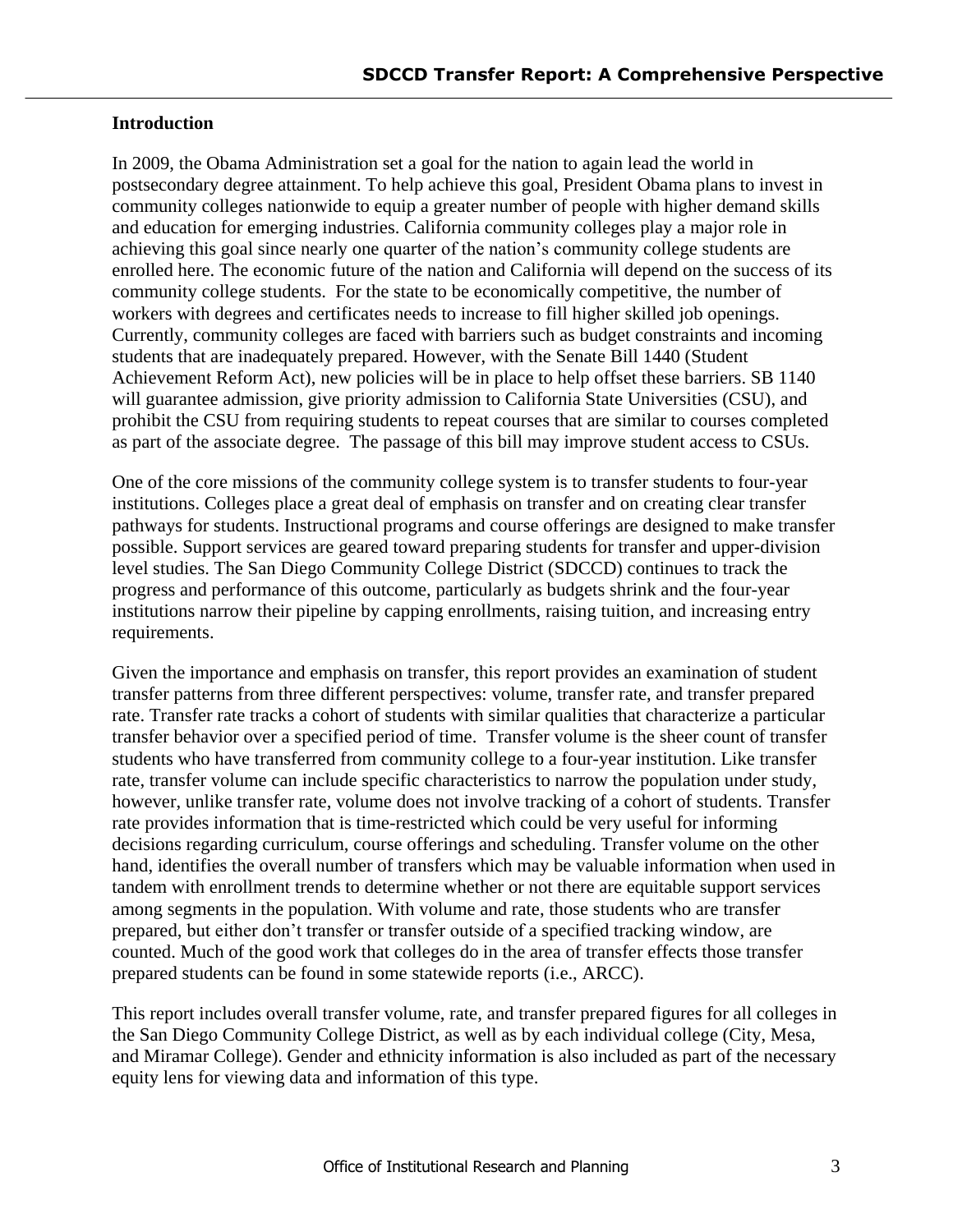The results in this report suggest that when considering transfer volume and rate information together, the typical understanding of what constitutes a transfer student can be challenging. Many people understand "transfer" to be a typical outcome measure of community colleges and student success, which may assume a student having completed 60 units toward a bachelor's degree. However, as data from this report and other statewide reports suggest, the term "transfer" can have multiple meanings depending on the parameters selected and identified as representing transfer pathways. Consequently, transfer pathways are a very important consideration when analyzing and using these data as a valid indicator of community college student success. Furthermore, curriculum, support services, outreach and other interventions should all be considered influencers of student transfer outcomes.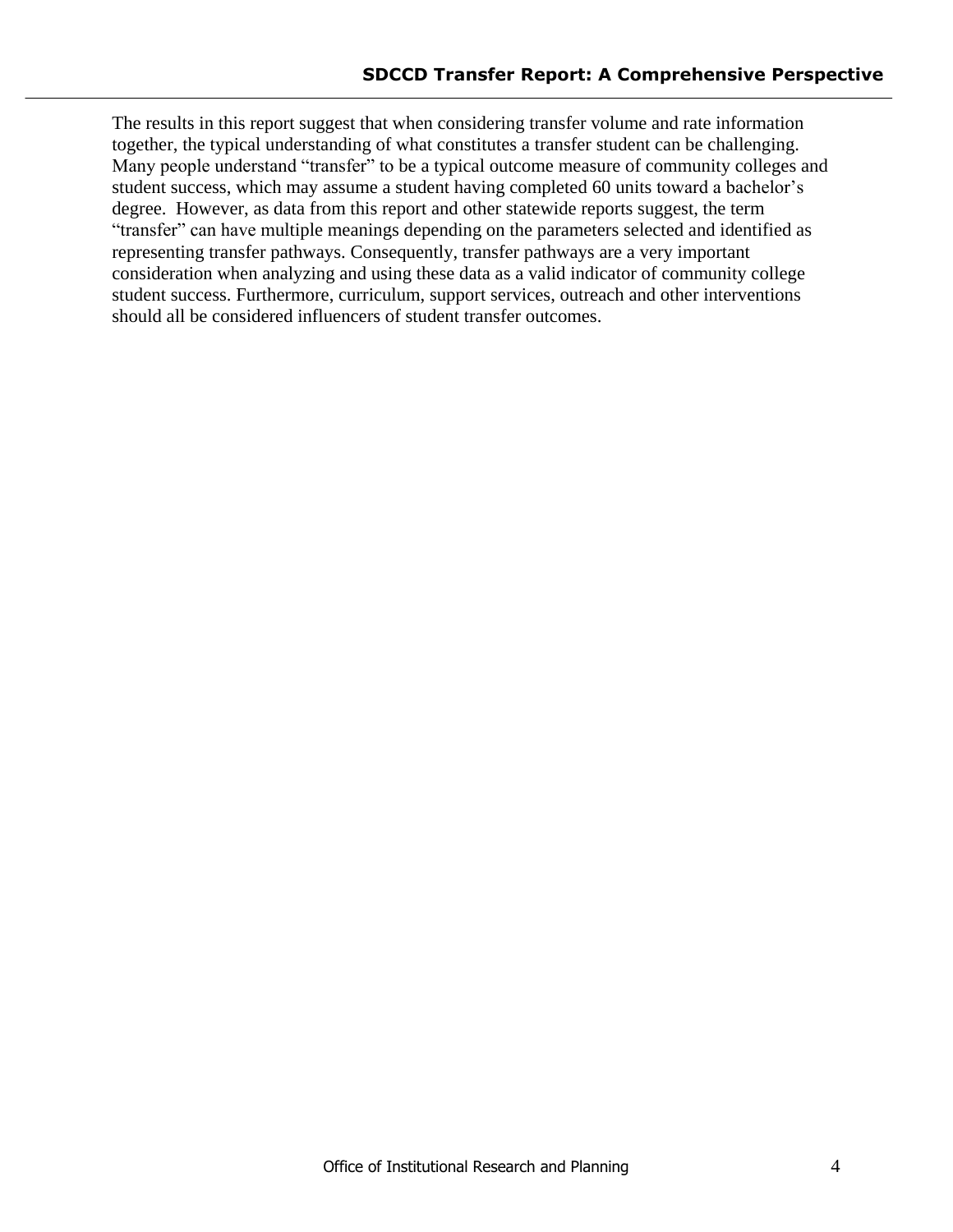# <span id="page-4-0"></span>**Highlight of the Findings**

1) The results in this report suggest that when considering transfer volume and rate information together, the typical understanding of what constitutes a transfer student can be challenging. Many people understand "transfer" to be a typical outcome measure of community colleges and student success, which may assume a student having completed 60 units toward a bachelor's degree. However, as data from this report and other statewide reports suggest, the term "transfer" can have multiple meanings depending on the parameters selected and identified as representing transfer pathways. Consequently, transfer pathways are a very important consideration when analyzing and using these data as a valid indicator of community college student success.

2) The top four-year transfer institution for SDCCD students overall was San Diego State University (SDSU) across all colleges in the district and for each individual college. SDSU transfer volume at the district decreased by 33%, from 1,357 in 2005-06 to 907 in 2009-10. Between 2007-08 and 2008-09 there was a sharp decline in transfer volume from all colleges in SDCCD to SDSU. This sudden decline in transfer volume is likely a result of admission changes, fee increases and fewer classes offered due to budget constraints.

3) In regards to ethnicity, both Asian/Pacific Islander and Filipino students displayed the highest transfer rates, whereas African American, American Indian, and Latino students showed the lowest transfer rates. These transfer rate patterns of results were consistent with the success and persistence rates of these ethnic groups. In all, both Asian/Pacific Islander and Filipino students had higher success rates relative to African American and Latino students.

4) On average, there were 300 students labeled as transfer prepared in each transfer cohort. This report defines transfer prepared as those students who completed 60 UC/CSU transferable units, but did not transfer or obtain a degree. When the transfer rate is recalculated with transfer prepared students the rate increases by approximately 6%.

5) Results for the top five transfer destinations by ethnicity showed interesting results. Overall, African American students were more likely to transfer to in-state private institutions (e.g. University of Phoenix and National University) relative to other ethnic groups when you examine their respective top five transfer destinations. These results are consistent with the extant literature on student transfers and has been said to be in part a result of the recruitment strategies and financial aid packages offered by these institutions (Moore & Shulock, 2010; Moore, Shulock, Offenstein, 2009; Sheldon, 2009; van Ommeren, 2010).

6) Taken together, the pattern of results for transfer volume and rate on the various ethnic groups shows that African American students, and in some cases Latino students, were less likely to complete a traditional transfer curriculum (as outlined by the California Master Plan), and then transfer to public institutions such as a UC or CSU. These ethnic groups were more likely to transfer to an in-state private institution such as the University of Phoenix or National University without completing a traditional transfer curriculum.

7) Given the results of this report and the existing literature on transfer, it is important to consider the implications. First, underrepresented minorities, including African American and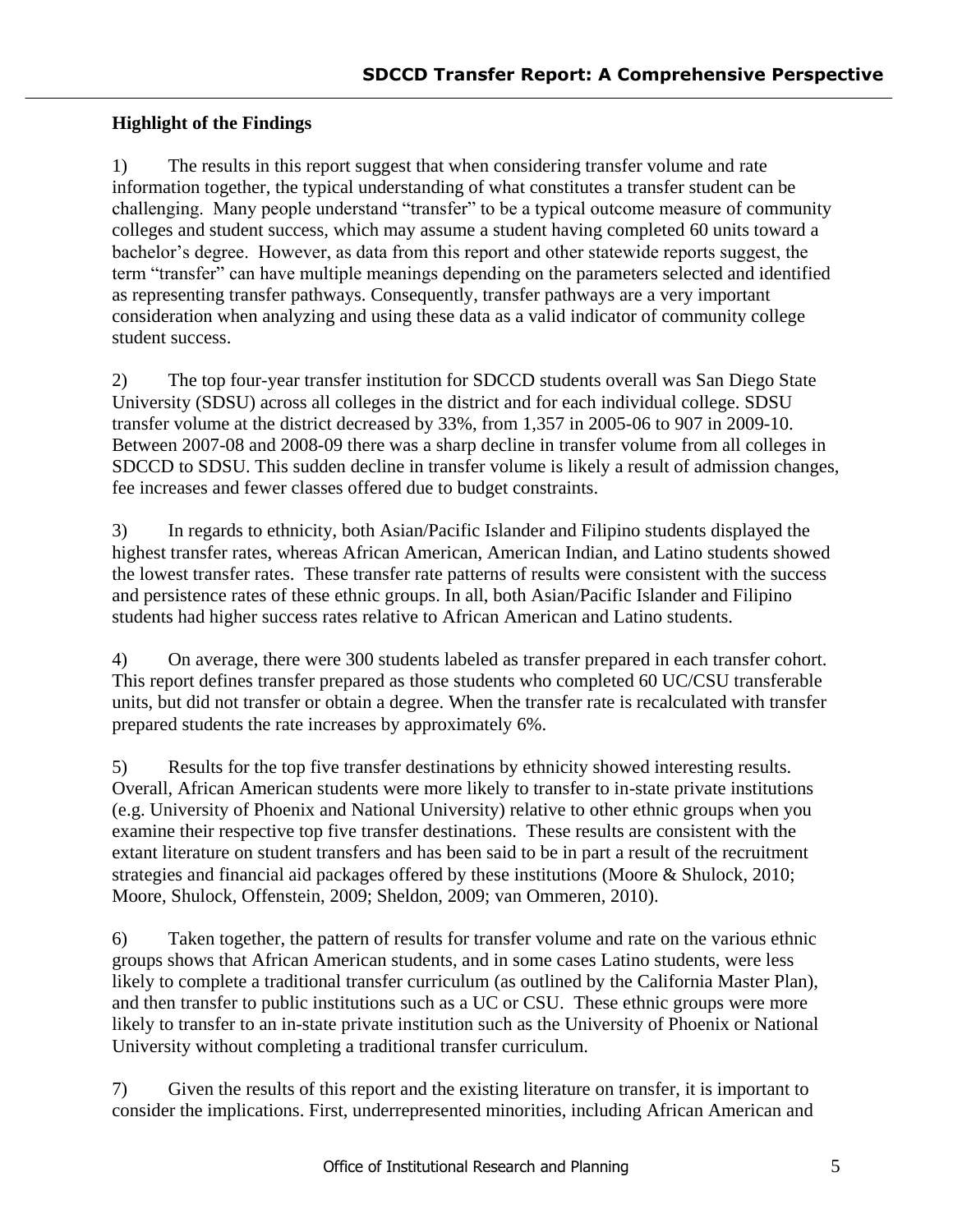Latino students that attend in-state private institutions, tend to have higher educational indebtedness due to the astronomical cost of attending these types of institutions (Moore & Shulock, 2010). Second, the completion rates of these ethnic groups that attend the in-state private institutions are quite low relative to the completion rates of the in-state public institutions (Moore & Shulock, 2010; van Ommeren, 2010).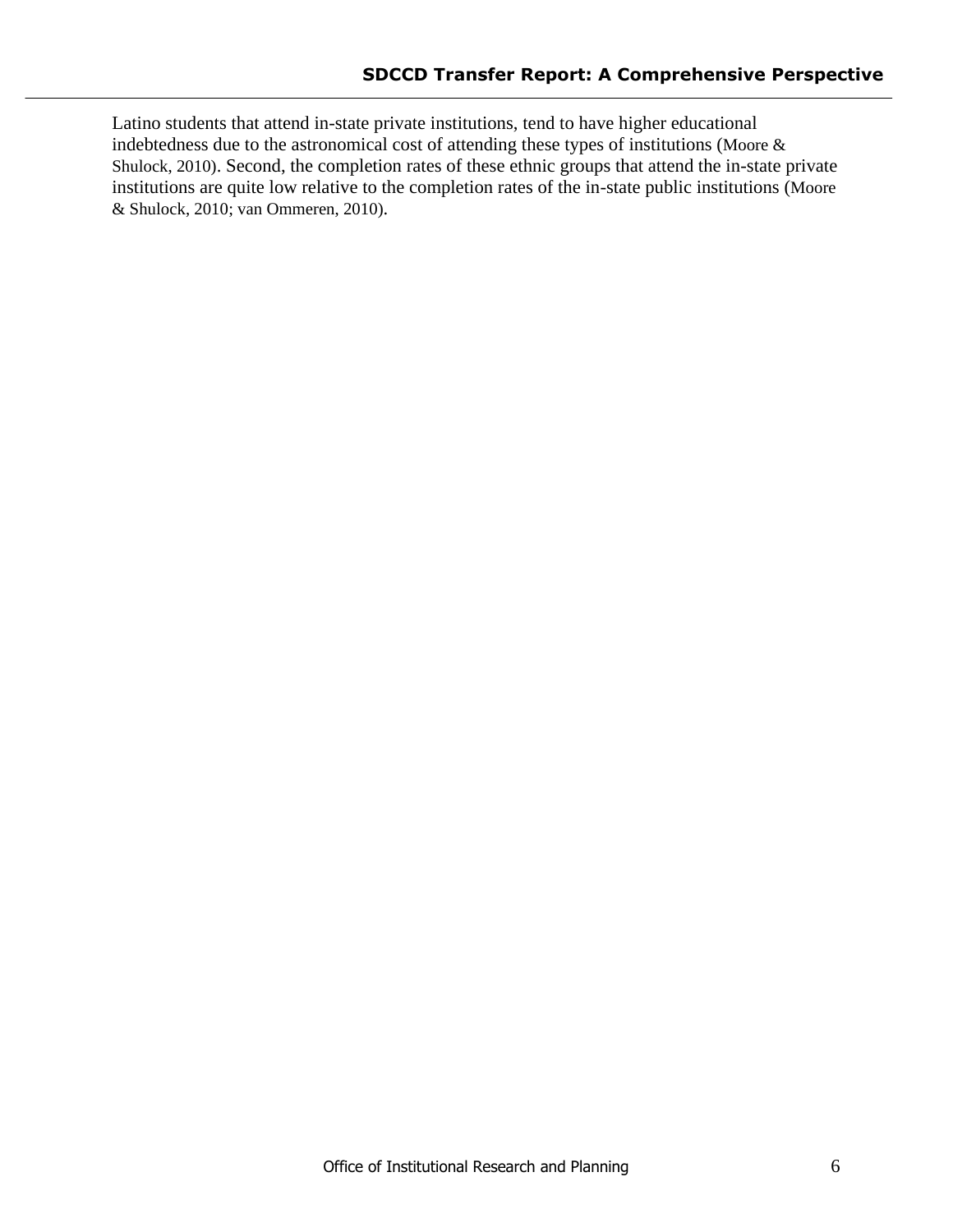# <span id="page-6-0"></span>**Methodology**

**Transfer Volume:** Data for the transfer volume tables and figures came from the National Student Clearinghouse (NSC). One of the advantages to using NSC is that student transfer behavior can be tracked and identified at both the national and state levels. Data for students who attended one of the District's three colleges-City, Mesa, or Miramar-for both public and private institutions was sent to the NSC and matched against their transfer student database according to the first college a student attended in the SDCCD. NSC then returned the matched dataset to the District Office of Institutional Research and Planning (IRP). IRP put further parameters on the dataset and defined transfer volume as the total number of students who transferred to a 4-year institution and were enrolled at an SDCCD college at any time within three semesters prior to transferring (including stop outs). The student must also have completed 12 or more transferrable units within six years prior to transferring to a 4-year institution. **Please note, in order to more accurately report on transfer patterns, the following change has been made: The timeframe to complete 12 or more transferrable units increased from four years to six years.**

**Transfer Rate:** Data for the transfer rate tables and figures came from the California Community Colleges Chancellor's Office Data on Demand system. The data are used in the ARCC Report to calculate the Student Progress and Achievement Rate (SPAR). The data included three different cohorts that were tracked for six years each. The cohorts consist of firsttime students who completed 12 units in a six year period and who attempted a degree, certificate, or transfer course. Completing 12 units is a behavioral signal that some researchers advise using to calculate transfer rate compared to a self-reported educational goal (Hom, 2009). To calculate the transfer rate, the number of students who successfully transferred to a four-year institution were divided by the initial cohort and then multiplied by 100. One of the advantages to using the Data on Demand (DOD) system is that students can be identified throughout the state's community college system.

**Transfer Prepared Rate:** Students who reach transfer prepared status, but do not transfer to a four-year institution or obtain an associate's degree are added to students who transfer to a fouryear institution to calculate the transfer prepared rate. Students are transfer prepared when they have successfully completed 60 UC/CSU transferable units with a GPA greater than or equal to 2.0. Transfer prepared data came from the California Community Colleges Chancellor's Office DOD system. The cohort parameters used to define transfer rate also apply to this definition of transfer prepared.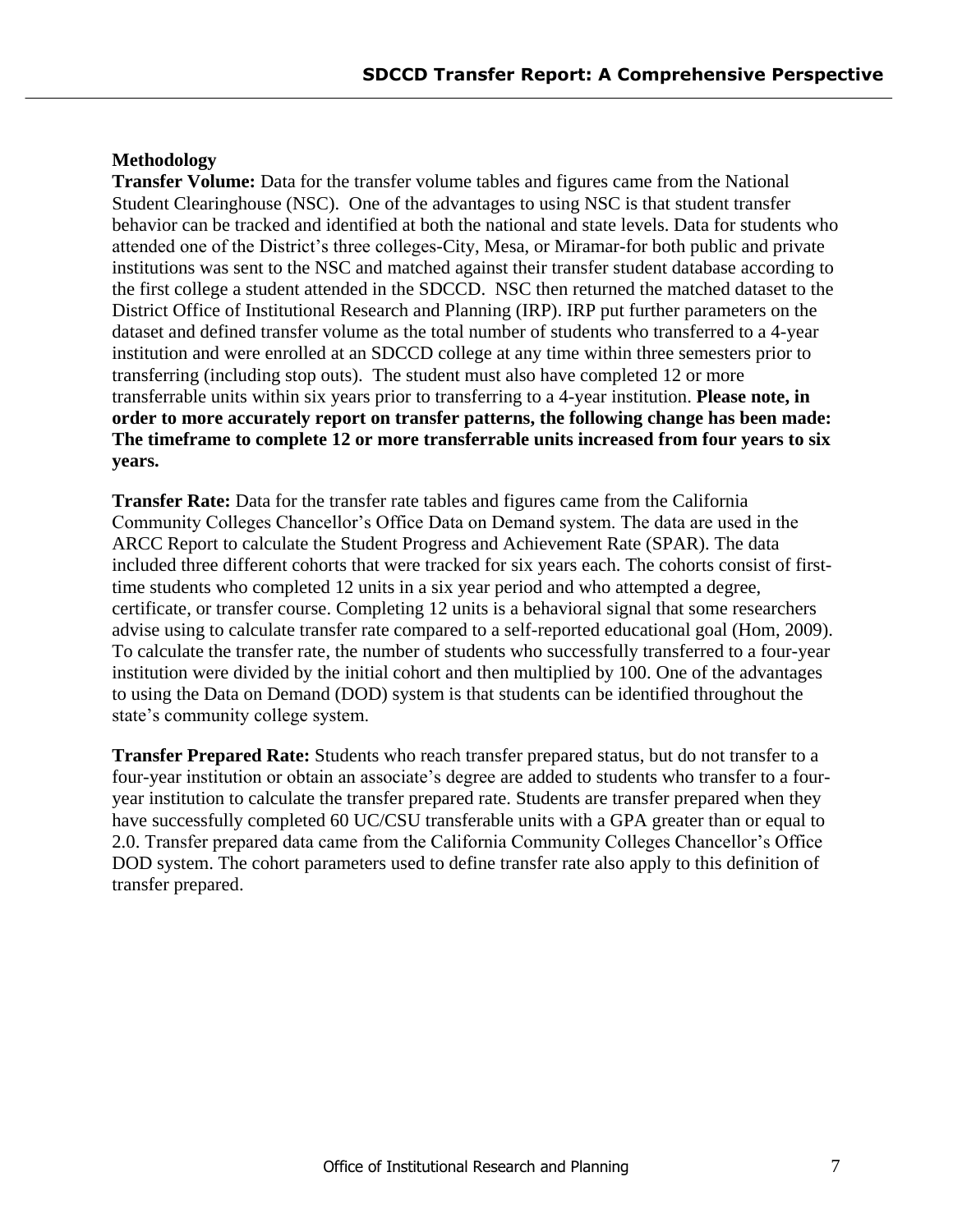# <span id="page-7-0"></span>**Transfer Volume**

Overall, the annual transfer volume for all colleges in the district remained relatively stable between 2005-06 and 2009-10, decreasing only slightly by 1% from 3,354 in 2005-06 to 3,335 in 2009-10. However, trends varied widely by each individual college within the same time frame. In particular, the annual transfer volume increased at City College by 7%, from 761 in 2005-06 to 814 in 2009-10, and increased at Miramar College by 25%, from 568 in 2005-06 to 712 in 2009-10. However, the annual transfer volume at Mesa College decreased by 11%, from 2,025 in 2005-06 to 1,809 in 2009-10. Although Mesa College was the only campus to experience a decline in annual transfer volume, Mesa College still accounted for the majority of the transfer volume of all colleges in the district. This is perhaps due to the fact that Mesa College has the largest student population of the three colleges.



Figure 1. Overall Transfer Volume for All Colleges and by College

| Table 1. Overall Transfer Volume for All Colleges and by College |  |  |
|------------------------------------------------------------------|--|--|
|                                                                  |  |  |

|                 | 2005-2006 | 2006-2007 | 2007-2008 | 2008-2009 | 2009-2010 | % Change<br>05/06-09/10 |
|-----------------|-----------|-----------|-----------|-----------|-----------|-------------------------|
| City College    | 761       | 732       | 761       | 684       | 814       | 7%                      |
| Mesa College    | 2.025     | 1.918     | 1,853     | 1,699     | 1,809     | $-11%$                  |
| Miramar College | 568       | 603       | 621       | 592       | 712       | 25%                     |
| All Colleges    | 3,354     | 3,253     | 3,235     | 2,975     | 3,335     | $-1%$                   |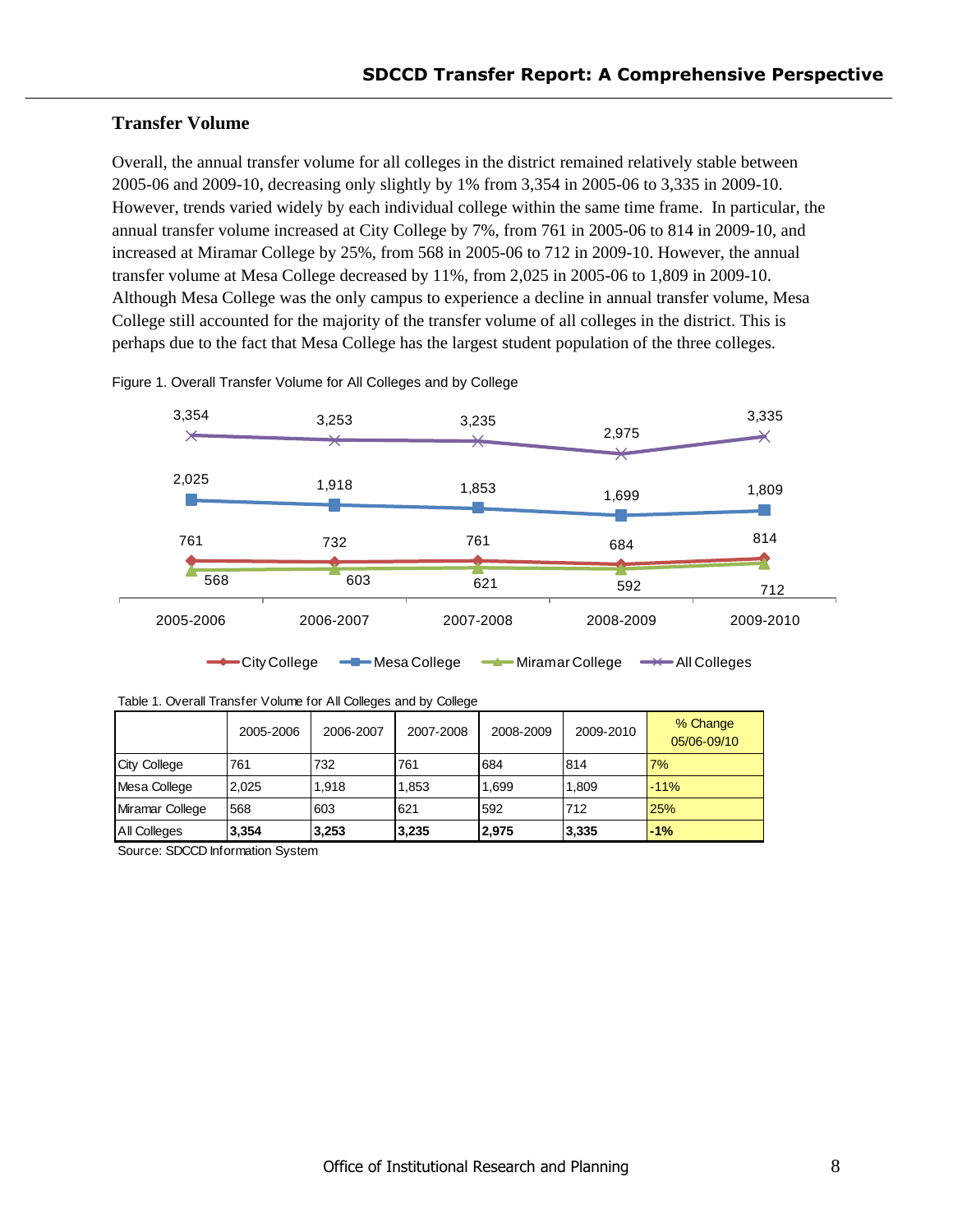# <span id="page-8-0"></span>*Demographics*

Of all the students who transferred from all colleges in the district between 2005-06 and 2009-10, almost half were White students (45%) on average. Both Latino students (16%) and Asian/Pacific Islander students (13%) had the next highest transfer volume between 2005-06 and 2009-10. However, trends in annual transfer volumes varied widely by ethnic groups. Latino students displayed the greatest increase in transfer volume, up 22% from 472 in 2005-06 to 578 in 2009-10, whereas American Indian students displayed the greatest decline in transfer volume, down 25% from 28 in 2005-06 to 21 in 2009-10. With regard to gender, of those who transferred from all colleges in the district between 2005-06 and 2009-10, on average, 53% were female students and 46% were male students. The transfer volume for both female and male students remained relatively stable between 2005-06 and 2009-10, increasing only slightly for females by 1% and decreasing slightly for males by 2%.

|                        |           | 2005-06          | 2006-07 |     | 2007-08                     |          |       | 2008-09 | <b>All Colleges Average</b><br>2009-10<br>05/06-09/10 |      | % Change<br>$ 05/06 - 09/10 $ |           |
|------------------------|-----------|------------------|---------|-----|-----------------------------|----------|-------|---------|-------------------------------------------------------|------|-------------------------------|-----------|
| African American       | 184       | 5%               | 196     | 6%  | 160                         | 5%       | 181   | 6%      | 198                                                   | 6%   | 6%                            | <b>8%</b> |
| American Indian        | 28        | 1%               | 22      | 1%  | 24                          | 1%       | I20   | $1\%$   | 21                                                    | 1%   | 1%                            | $-25%$    |
| Asian/Pacific Islander | 424       | 13%              | 457     | 14% | 435                         | 13%      | 374   | 13%     | 428                                                   | 13%  | 13%                           | 1%        |
| Filipino               | 208       | 6%               | 185     | 6%  | 200                         | 6%       | 170   | 6%      | 173                                                   | 5%   | 6%                            | $-17%$    |
| Latino                 | 472       | 14%              | 487     | 15% | 539                         | 17%      | 468   | 16%     | 578                                                   | 17%  | 16%                           | 22%       |
| White                  | 1.540 46% |                  | 1.449   | 45% |                             | .458 45% | 1.361 | 46%     | 1.500                                                 | 45%  | 45%                           | $-3%$     |
| Other                  | 127       | 4%               | 133     | 4%  | 119                         | 4%       | 105   | 4%      | 133                                                   | 4%   | 4%                            | 5%        |
| Unreported             | 371       | 11%              | 324     | 10% | 300                         | 9%       | 296   | 10%     | 304                                                   | 9%   | 10%                           | $-18%$    |
| Total                  |           | 3.354 100% 3.253 |         |     | 100%   3,235   100%   2,975 |          |       |         | 100% 3.335                                            | 100% | 1100%                         | $-1\%$    |

| Table 2. All Colleges Annual Transfers by Ethnicity |  |  |
|-----------------------------------------------------|--|--|
|-----------------------------------------------------|--|--|

Source: SDCCD Information System

| Table 3. All Colleges Annual Transfers by Gender |  |
|--------------------------------------------------|--|
|--------------------------------------------------|--|

|                 |           | 2005-06 | 2006-07   |    |             | 2007-08                                                                            | 2008-09   |    |           | 2009-10 | <b>All Colleges Average</b><br>05/06-09/10 | % Change<br>05/06-09/10 |
|-----------------|-----------|---------|-----------|----|-------------|------------------------------------------------------------------------------------|-----------|----|-----------|---------|--------------------------------------------|-------------------------|
| <b>I</b> Female | 1.778 53% |         | 1.712 53% |    | $1,720$ 53% |                                                                                    | 1,630 55% |    | 1.797 54% |         | <b>53%</b>                                 | 1%                      |
| Male            | 1.572 47% |         | 1.540 47% |    | 1.514 47%   |                                                                                    | 1.344 45% |    | 1.537     | 46%     | 146%                                       | $-2%$                   |
| Unreported      | 4         | 0%      |           | 0% |             | 0%                                                                                 |           | 0% |           | 0%      | 10%                                        | $-75%$                  |
| <b>Total</b>    |           |         |           |    |             | 3,354  100%  3,253  100%  3,235  100%  2,975  100%  3,335  100% <mark> 100%</mark> |           |    |           |         |                                            | $-1%$                   |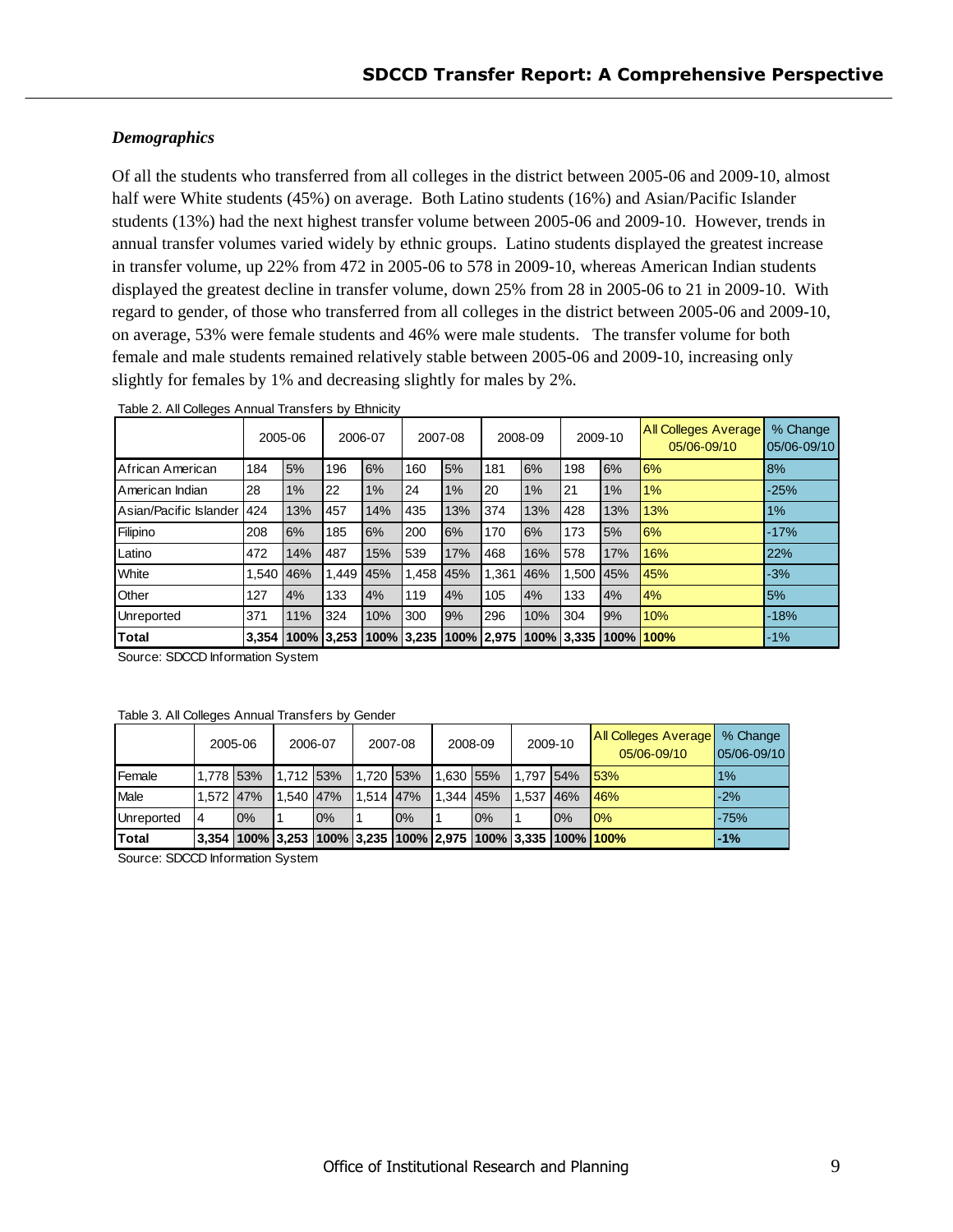#### <span id="page-9-0"></span>**Top 5 Transfer Destinations**

The top two four-year transfer institutions were San Diego State University (SDSU) and University of California, San Diego (UCSD) across all colleges in the district and for each individual college (City, Mesa, and Miramar). For SDSU, the transfer volume decreased by 33%, from 1,357 in 2005-06 to 907 in 2009-10. Between 2007-08 and 2008-09 there was a sharp decline (43%) in transfer volume from all colleges in SDCCD to SDSU. This sudden decline in transfer volume is likely a result of admission changes, fee increases and fewer classes offered due to budget constraints. The remaining top three institutions were consistent across all colleges in the district and each individual college, but varied slightly in rank by college. For instance, at City College, transfer volumes to National University  $(3<sup>rd</sup>)$  and University of Phoenix (4<sup>th</sup>) ranked higher than at Mesa and Miramar College. According to the *Transfer Velocity Report* (2010) from The RP Group, this may be due to City having strong relationships with private colleges which they host on a regular basis (Mery et al., 2010). Although transfer volume fluctuated from year to year, general trends indicated that the district transfer volume to SDSU and UCSD declined (33% and 20%, respectively) between 2005-06 and 2009-10, whereas transfer volume to CSU San Marcos, National University, and University of Phoenix increased (6%, 53%, and 134%, respectively) within the same time period.



Figure 2. SDCCD -Top Five 4-Year Transfers Institutions 2005-06 to 2009-10

|  | Table 4. SDCCD-Top Five 4-Year Transfer Institutions 2005-06 to 2009-10 |
|--|-------------------------------------------------------------------------|

|                            | 2005-06 |      | 2006-07 |            | 2007-08 |      | 2008-09 |                    | 2009-10 |           | % Change<br>05/06-09/10 |
|----------------------------|---------|------|---------|------------|---------|------|---------|--------------------|---------|-----------|-------------------------|
| San Diego State University | 1.357   | 60%  | 1.249   | 57%        | 1.247   | 60%  | 705     | 44%                | 907     | 48%       | $-33%$                  |
| UC San Diego               | 478     | 21%  | 458     | 21%        | 405     | 20%  | 480     | 30%                | 381     | 20%       | $-20%$                  |
| <b>CSU San Marcos</b>      | 235     | 10%  | 235     | 11%        | 208     | 10%  | 173     | 11%                | 250     | 13%       | <b>6%</b>               |
| National University        | 129     | 6%   | 129     | 6%         | 123     | 6%   | 149     | 9%                 | 198     | 10%       | 53%                     |
| University Of Phoenix      | 71      | 3%   | 110     | 5%         | 87      | 4%   | 107     | 7%                 | 166     | 9%        | 134%                    |
| <b>Total</b>               | 2.270   | 100% | 2.181   | 100% 2.070 |         | 100% |         | 1,614  100%  1,902 |         | 100% -16% |                         |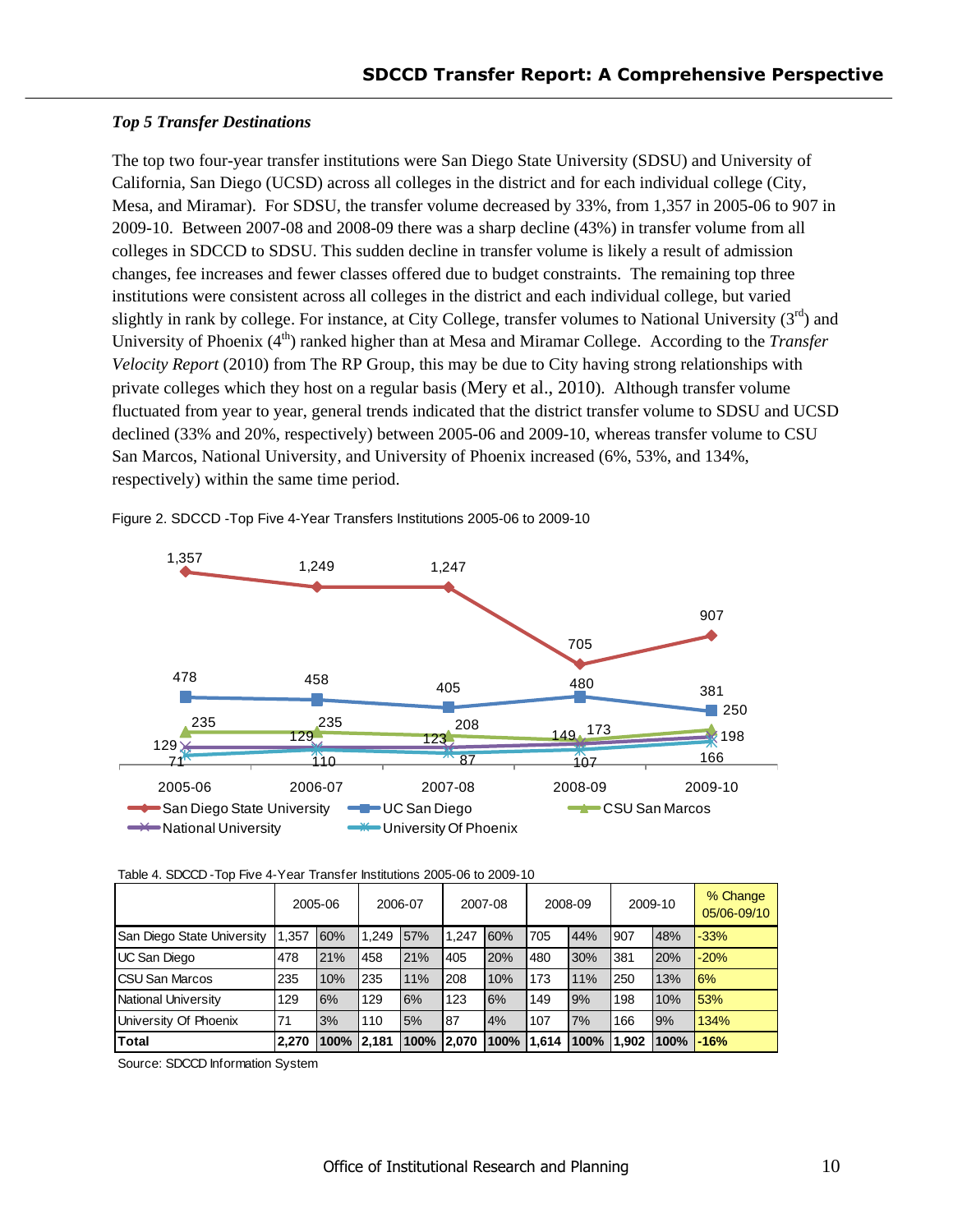

Figure 3. City College - Top Five 4-Year Transfers Institutions 2005-06 to 2009-10

Table 5. City College -Top Five 4-Year Transfer Institutions 2005-06 to 2009-10

|                            | 2005-06 |      | 2006-07 |      | 2007-08 |      | 2008-09 |      | 2009-10 |      | % Change<br>05/06-09/10 |
|----------------------------|---------|------|---------|------|---------|------|---------|------|---------|------|-------------------------|
| San Diego State University | 333     | 65%  | 308     | 62%  | 333     | 67%  | 164     | 46%  | 224     | 49%  | $-33%$                  |
| <b>UC San Diego</b>        | 81      | 16%  | 71      | 14%  | 66      | 13%  | 87      | 24%  | 79      | 17%  | $-2%$                   |
| National University        | 49      | 10%  | 36      | 7%   | 49      | 10%  | 46      | 13%  | 68      | 15%  | <b>39%</b>              |
| University Of Phoenix      | 17      | 3%   | 50      | 10%  | 22      | 4%   | 36      | 10%  | 60      | 13%  | 253%                    |
| <b>CSU San Marcos</b>      | 29      | 6%   | 31      | 6%   | 24      | 5%   | 25      | 7%   | 25      | 5%   | $-14%$                  |
| Total                      | 509     | 100% | 496     | 100% | 494     | 100% | 358     | 100% | 456     | 100% | -10%                    |

Source: SDCCD Information System

Figure 4. Mesa College - Top Five 4-Year Transfers Institutions 2005-06 to 2009-10

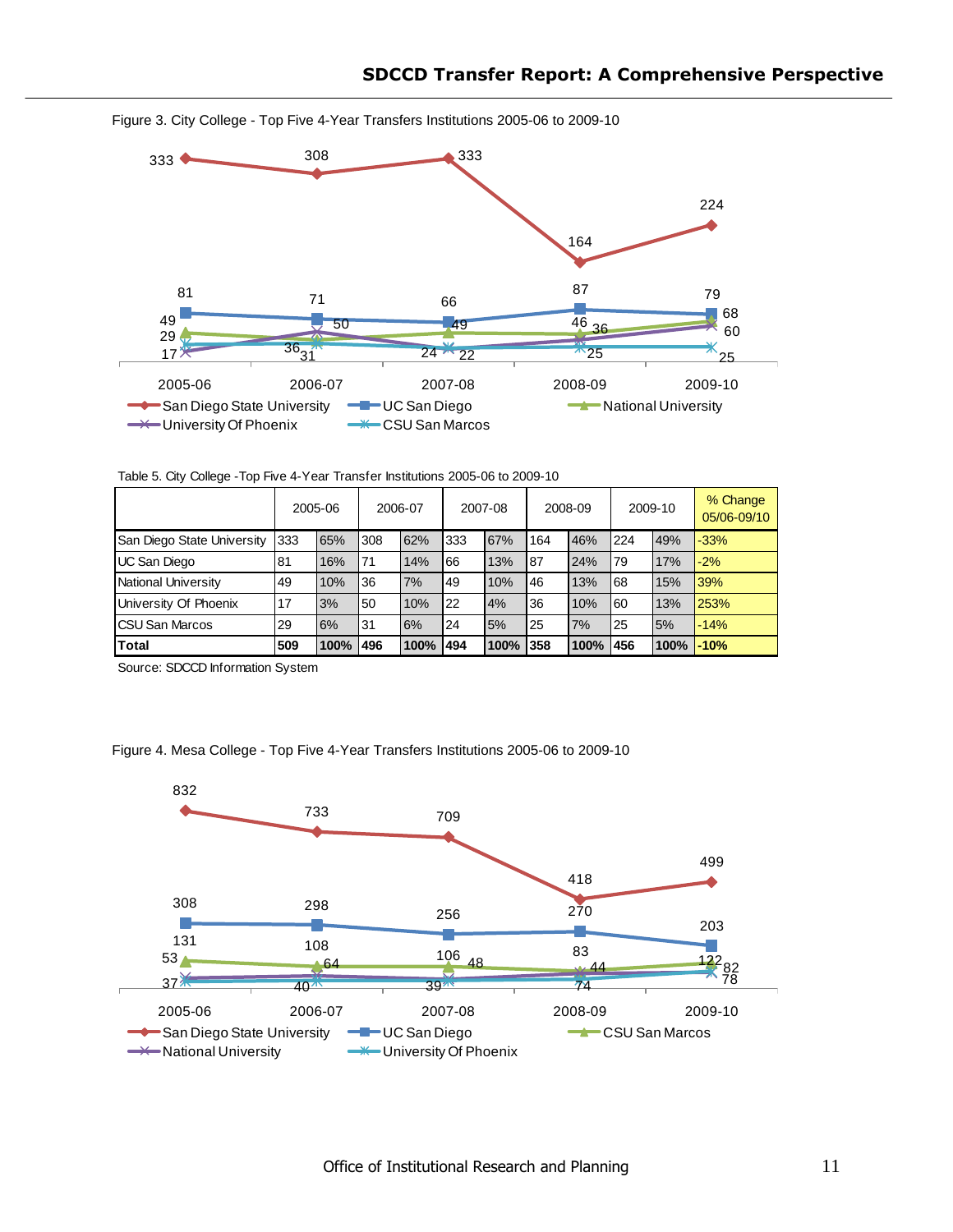# **SDCCD Transfer Report: A Comprehensive Perspective**

|                            | 2005-06 |      | 2006-07 |      | 2007-08 |      | 2008-09 |          | 2009-10 |      | % Change<br>05/06-09/10 |
|----------------------------|---------|------|---------|------|---------|------|---------|----------|---------|------|-------------------------|
| San Diego State University | 832     | 61%  | 733     | 59%  | 709     | 61%  | 418     | 47%      | 499     | 51%  | $-40%$                  |
| UC San Diego               | 308     | 23%  | 298     | 24%  | 256     | 22%  | 270     | 30%      | 203     | 21%  | $-34%$                  |
| <b>CSU San Marcos</b>      | 131     | 10%  | 108     | 9%   | 106     | 9%   | 83      | 9%       | 122     | 12%  | $-7%$                   |
| National University        | 53      | 4%   | 64      | 5%   | 48      | 4%   | 74      | 8%       | 178     | 8%   | 47%                     |
| University Of Phoenix      | 37      | 3%   | 40      | 3%   | 39      | 3%   | 44      | 5%       | 182     | 8%   | 122%                    |
| Total                      | 1,361   | 100% | 1,243   | 100% | 11,158  | 100% | 889     | 100% 984 |         | 100% | $-28%$                  |

**Spring 2009** Table 6. Mesa College - Top Five 4-Year Transfer Institutions 2005-06 to 2009-10

Source: SDCCD Information System

Figure 5. Miramar College - Top Five 4-Year Transfers Institutions 2005-06 to 2009-10



Table 7. Miramar College -Top Five 4-Year Transfer Institutions 2005-06 to 2009-10

|                            | 2005-06 |      | 2006-07 |      | 2007-08 |      | 2008-09 |      | 2009-10 |          | % Change<br>05/06-09/10 |
|----------------------------|---------|------|---------|------|---------|------|---------|------|---------|----------|-------------------------|
| San Diego State University | 192     | 48%  | 208     | 47%  | 205     | 49%  | 123     | 34%  | 184     | 40%      | $-4%$                   |
| UC San Diego               | 89      | 22%  | 89      | 20%  | 83      | 20%  | 123     | 34%  | 199     | 21%      | 11%                     |
| <b>CSU San Marcos</b>      | 75      | 19%  | 96      | 22%  | 78      | 19%  | 65      | 18%  | 103     | 22%      | 37%                     |
| National University        | 27      | 7%   | 29      | 7%   | 26      | 6%   | 29      | 8%   | 52      | 11%      | 93%                     |
| University Of Phoenix      | 17      | 4%   | 20      | 5%   | 26      | 6%   | 27      | 7%   | 124     | 5%       | 41%                     |
| Total                      | 400     | 100% | 442     | 100% | 1418    | 100% | 367     | 100% | 462     | 100% 16% |                         |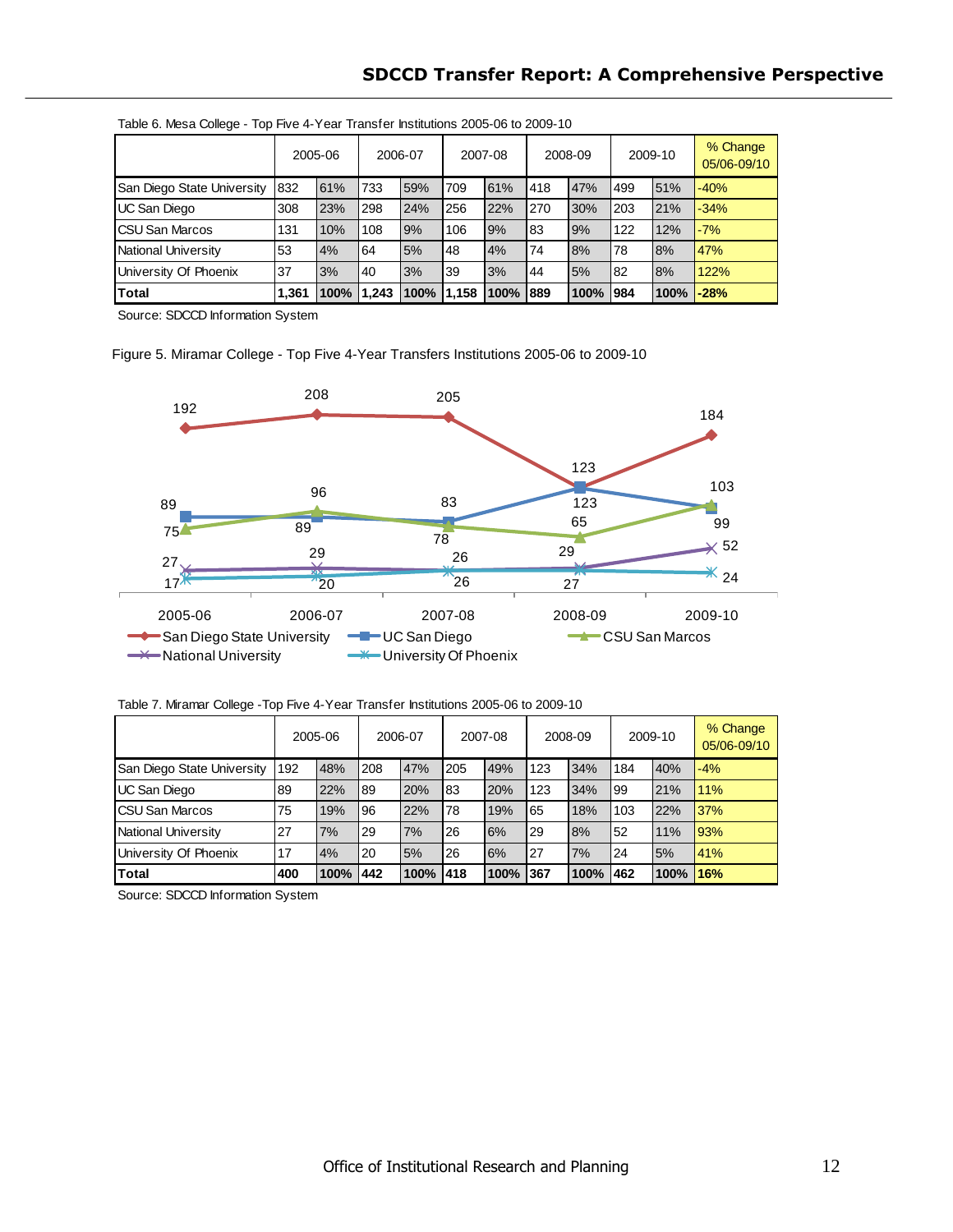#### <span id="page-12-0"></span>*Top 5 Transfer Destinations by Ethnicity*

The top four-year transfer institution was San Diego State University (SDSU) among all ethnic groups at all colleges in the district. The second top four-year institution was the University of California, San Diego (UCSD) among most of the ethnic groups, with the exception of African American and Filipino students. For African American and Filipino students, the second top four-year institutions were University of Phoenix and CSU San Marcos, respectively. The remaining top four-year institutions varied somewhat in name and rank across each ethnic group. However, it appears that African American students were more likely to transfer to in-state private institutions relative to the other ethnic groups. This pattern is consistent with the extant literature on student transfers (Moore & Shulock, 2010; Moore, Shulock, & Offenstein, 2009; Sheldon, 2009; van Ommeren, 2010). Furthermore, results from the previous section showed that private institutions ranked higher in transfer volume at City College than at Mesa and Miramar Colleges, a pattern attributed to the strong relationship City College has with these private institutions. Thus, it is possible that since City College serves a higher proportion of African American students relative to Mesa and Miramar Colleges, African Americans are in turn attending these private institutions in greater volumes.

|                            | 2005-06 |      | 2006-07 |         | 2007-08 |         | 2008-09 |      | 2009-10 |                | % Change<br>05/06-09/10 |
|----------------------------|---------|------|---------|---------|---------|---------|---------|------|---------|----------------|-------------------------|
| San Diego State University | 68      | 58%  | 65      | 54%     | 48      | 55%     | 37      | 45%  | 45      | 41%            | $-34%$                  |
| University of Phoenix      | 9       | 8%   | 24      | 20%     | 14      | 16%     | 17      | 20%  | 26      | 24%            | 189%                    |
| National University        | 23      | 20%  | 14      | 12%     | 10      | 11%     | 12      | 14%  | 19      | 17%            | $-17%$                  |
| UC San Diego               | 11      | 9%   | Ι9      | 7%      | 7       | 8%      | 10      | 12%  | 11      | 10%            | 0%                      |
| <b>ICSU San Marcos</b>     | 6       | 5%   | Ι9      | 7%      | 18      | 9%      | 7       | 8%   | 18      | 7%             | 33%                     |
| Total                      | 117     | 100% | 1121    | 100% 87 |         | 100% 83 |         | 100% | 109     | $100\%$ $-7\%$ |                         |

Table 8. African American Top Five 4-Year Transfers Institutions 2005-06 to 2009-10

Source: SDCCD Information System

Table 9. American Indian Top Five 4-Year Transfers Institutions 2005-06 to 2009-10

|                            | 2005-06 |          |    | 2006-07 |      | 2007-08 |    | 2008-09 |    | 2009-10         | % Change<br>05/06-09/10 |
|----------------------------|---------|----------|----|---------|------|---------|----|---------|----|-----------------|-------------------------|
| San Diego State University | 12      | 52%      | 19 | 56%     | l 12 | 80%     | 14 | 57%     | 19 | 60%             | $-25%$                  |
| UC San Diego               | 4       | 17%      | l3 | 19%     |      | 7%      | l0 | 0%      | l2 | 13%             | $-50%$                  |
| <b>ICSU San Marcos</b>     | 5       | 22%      | l2 | 13%     | 10   | 0%      |    | 14%     | l2 | 13%             | $-60%$                  |
| University of Phoenix      |         | 4%       |    | 6%      |      | 7%      |    | 14%     |    | 7%              | 10%                     |
| National University        |         | 4%       |    | 6%      |      | 7%      |    | 14%     |    | 7%              | 10%                     |
| <b>Total</b>               | 23      | 100% 116 |    | 100%    | 115  | 100% 7  |    | 100% 15 |    | $100\%$ $-35\%$ |                         |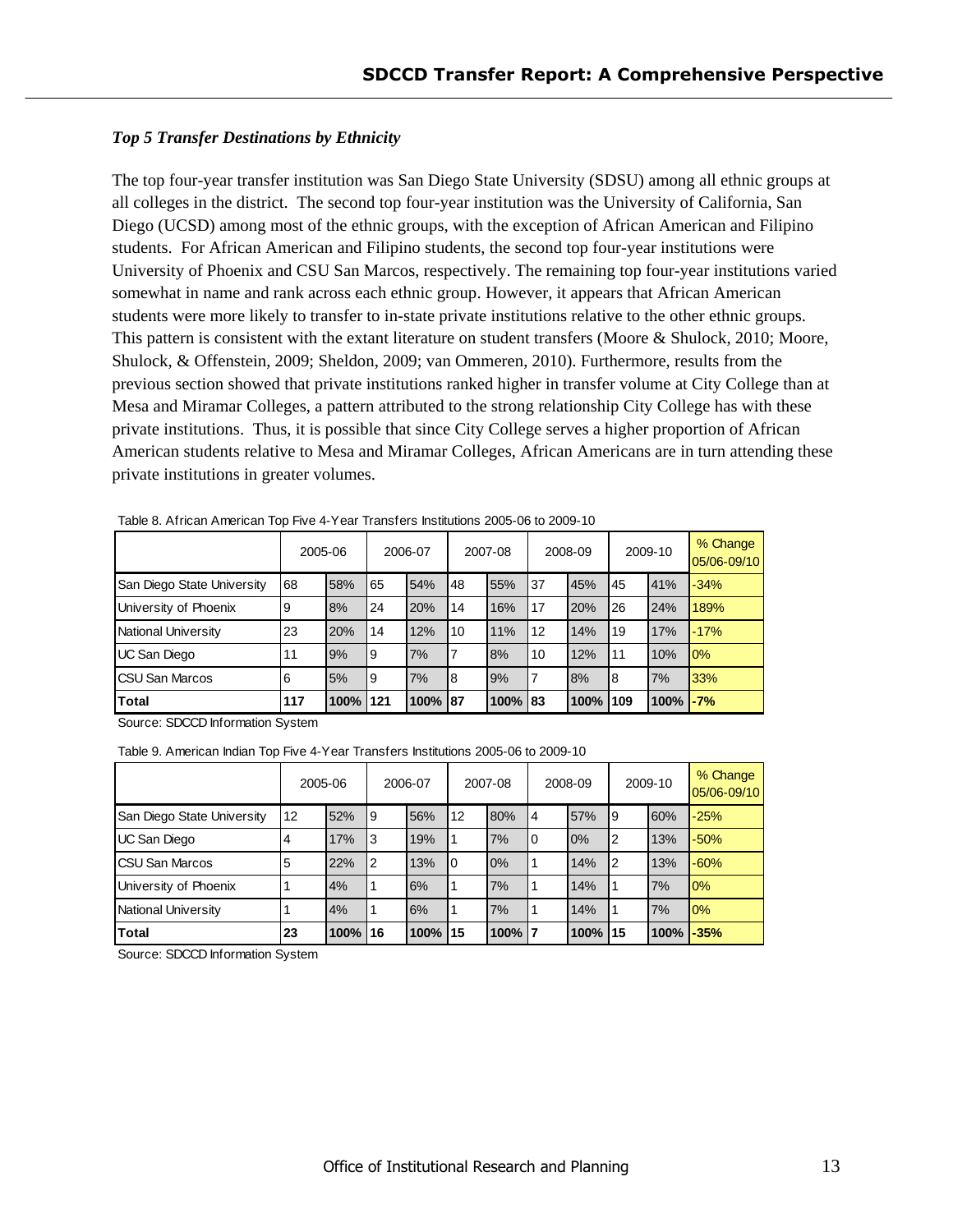|                            | 2005-06 |          |     | 2006-07 |     | 2007-08  |     | 2008-09 |      | 2009-10 | % Change<br>05/06-09/10 |
|----------------------------|---------|----------|-----|---------|-----|----------|-----|---------|------|---------|-------------------------|
| San Diego State University | 148     | 50%      | 148 | 45%     | 152 | 51%      | 184 | 37%     | 108  | 39%     | $-27%$                  |
| <b>UC San Diego</b>        | 103     | 35%      | 125 | 38%     | 101 | 34%      | 94  | 42%     | 100  | 36%     | $-3%$                   |
| <b>ICSU San Marcos</b>     | 33      | 11%      | 33  | 10%     | 26  | 9%       | 21  | 9%      | 34   | 12%     | 3%                      |
| National University        | 5       | 2%       | 11  | 3%      | 10  | 3%       | 18  | 8%      | 20   | 7%      | 300%                    |
| University of Phoenix      | 9       | 3%       | 15  | 5%      | ۱9  | 3%       | 19  | 4%      | 13   | 5%      | 44%                     |
| Total                      | 298     | 100% 332 |     | 100%    | 298 | 100% 226 |     | 100%    | 1275 | 100%    | $-8%$                   |

Table 10. Asian/Pacific Islander Top Five 4-Year Transfers Institutions 2005-06 to 2009-10

Source: SDCCD Information System

Table 11. Filipino Top Five 4-Year Transfers Institutions 2005-06 to 2009-10

|                            | 2005-06 |      |     | 2006-07 |     | 2007-08 |     | 2008-09 |      | 2009-10          | % Change<br>05/06-09/10 |
|----------------------------|---------|------|-----|---------|-----|---------|-----|---------|------|------------------|-------------------------|
| San Diego State University | 84      | 53%  | 75  | 52%     | 82  | 55%     | 41  | 34%     | 60   | 48%              | $-29%$                  |
| <b>ICSU San Marcos</b>     | 22      | 14%  | 25  | 17%     | 22  | 15%     | 23  | 19%     | 27   | 22%              | 23%                     |
| UC San Diego               | 26      | 16%  | 26  | 18%     | 21  | 14%     | 32  | 26%     | 11   | 9%               | $-58%$                  |
| National University        | 18      | 11%  | 10  | 7%      | 15  | 10%     | 17  | 14%     | 18   | 14%              | 10%                     |
| University of Phoenix      | 9       | 6%   | 18  | 6%      | و ا | 6%      | 18  | 7%      | Ι9   | 7%               | 10%                     |
| <b>Total</b>               | 159     | 100% | 144 | 100%    | 149 | 100%    | 121 | 100%    | 1125 | <b>100% -21%</b> |                         |

Source: SDCCD Information System

Table 12. Latino Top Five 4-Year Transfers Institutions 2005-06 to 2009-10

|                            | 2005-06 |      |     | 2006-07 |     | 2007-08  |     | 2008-09 |      | 2009-10       | % Change<br>05/06-09/10 |
|----------------------------|---------|------|-----|---------|-----|----------|-----|---------|------|---------------|-------------------------|
| San Diego State University | 221     | 66%  | 222 | 65%     | 256 | 65%      | 112 | 42%     | 180  | 52%           | $-19%$                  |
| UC San Diego               | 41      | 12%  | 43  | 13%     | 56  | 14%      | 76  | 29%     | 52   | 15%           | 27%                     |
| ICSU San Marcos            | 29      | 9%   | 30  | 9%      | 32  | 8%       | I21 | 8%      | 38   | 11%           | 31%                     |
| University of Phoenix      | 18      | 5%   | 24  | 7%      | 24  | 6%       | 25  | 9%      | 45   | 13%           | 150%                    |
| National University        | 24      | 7%   | 24  | 7%      | 24  | 6%       | 32  | 12%     | 30   | 9%            | 25%                     |
| Total                      | 333     | 100% | 343 | 100%    | 392 | 100% 266 |     | 100%    | 1345 | $100\%$ $4\%$ |                         |

Source: SDCCD Information System

Table 13. White Top Five 4-Year Transfers Institutions 2005-06 to 2009-10

|                            | 2005-06     |      |     | 2006-07 |     | 2007-08  |     | 2008-09 |      | 2009-10          | % Change<br>05/06-09/10 |
|----------------------------|-------------|------|-----|---------|-----|----------|-----|---------|------|------------------|-------------------------|
| San Diego State University | 638         | 65%  | 564 | 60%     | 552 | 62%      | 327 | 49%     | 394  | 49%              | $-38%$                  |
| UC San Diego               | 198         | 20%  | 175 | 19%     | 159 | 18%      | 181 | 27%     | 156  | 20%              | $-21%$                  |
| <b>CSU San Marcos</b>      | 111         | 11%  | 103 | 11%     | 97  | 11%      | 76  | 11%     | 111  | 14%              | 0%                      |
| <b>National University</b> | 42          | 4%   | 55  | 6%      | 44  | 5%       | 52  | 8%      | 83   | 10%              | 98%                     |
| University of San Diego    | $\mathbf 0$ | 0%   | 38  | 4%      | 42  | 5%       | 29  | 4%      | 55   | 7%               |                         |
| Total                      | 989         | 100% | 935 | 100%    | 894 | 100% 665 |     | 100%    | 1799 | <b>100% -19%</b> |                         |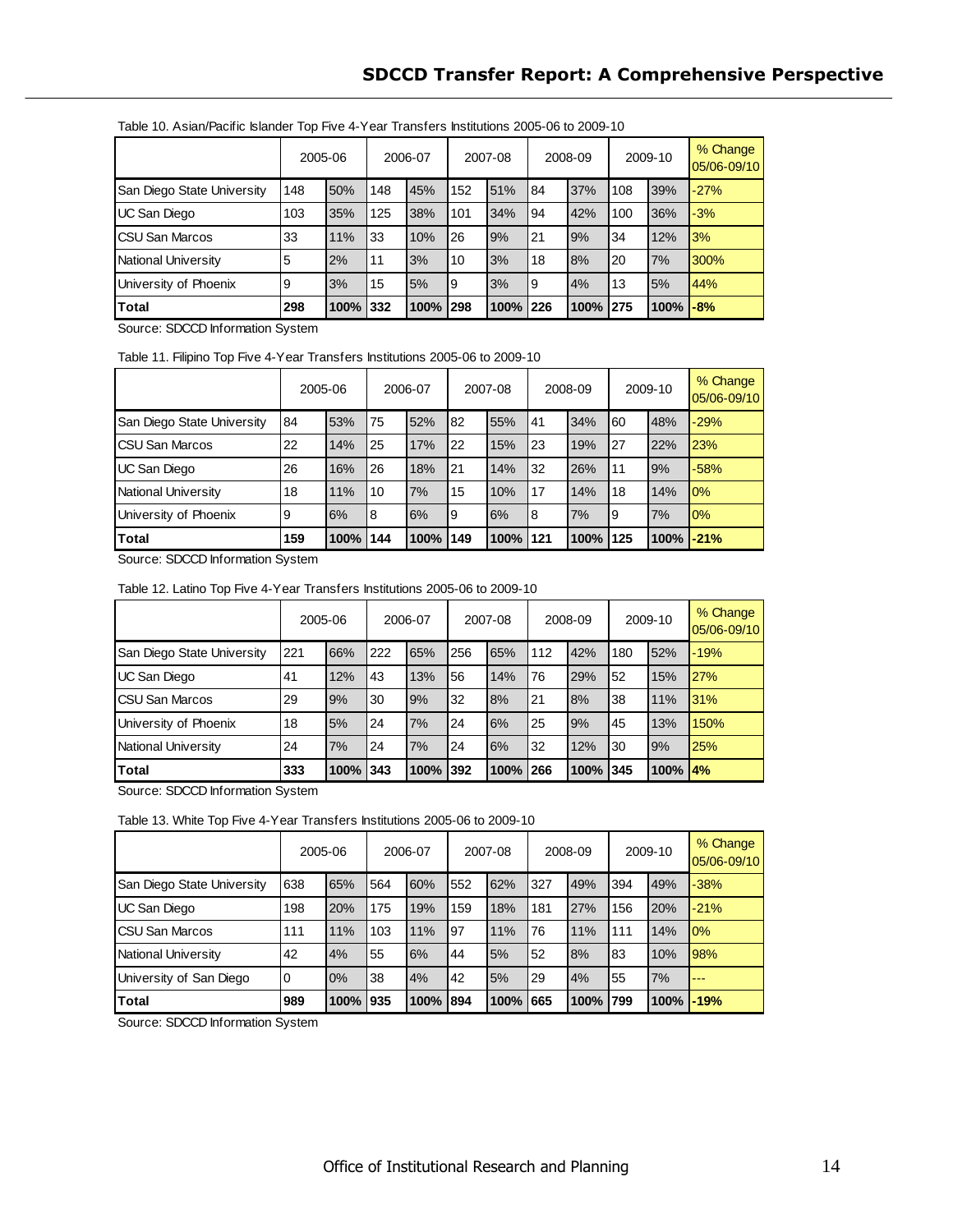### <span id="page-14-0"></span>**Transfer Rate**

Overall, the transfer rate for the three colleges increased starting with the 2002-03 (40%) cohort to the 2004-05 cohort (42%). The average transfer rate for the three cohorts at Mesa College (44%) was higher compared to the statewide averages (40%). It should be noted that the transfer rate patterns are different from the transfer volume patterns. For example the transfer rate of Miramar College is declining, but the transfer volume is increasing. This is mainly due to the parameters of the cohort criteria for the transfer rate. The cohorts for transfer rate include first-time students who attempted a degree, certificate, or transfer course. Transfer volume includes all students (first-time, transfer, etc.) regardless of which courses were taken. Students initially taking courses at another institution would not be included in the transfer rate, but would be included in transfer volume. This would result in higher numbers in transfer volume compared to transfer rate. The transfer rate for City College increased from the first cohort in 2002-03 (33%) to the final cohort 2004-05 (41%). The transfer rate for Mesa College remained stable from the first cohort in 2002-03 (46%) to the final cohort 2004-05 (46%). The transfer rate at Miramar College decreased from the first cohort 2002-03 (39%) to the final cohort in 2004-05 (36%).



#### Figure 6. Overall Transfer Rate by College



| $1000 - 111$ . Or ordinal reduction reduce by collodo |               |                       |         |                       |         |         |               |                            |         |     |
|-------------------------------------------------------|---------------|-----------------------|---------|-----------------------|---------|---------|---------------|----------------------------|---------|-----|
|                                                       | <b>Cohort</b> |                       |         |                       |         |         |               |                            |         |     |
|                                                       |               | 2002-03<br>to 2007-08 |         | 2003-04<br>to 2008-09 |         |         |               | Average<br>$02/03 - 04/05$ |         |     |
|                                                       | <b>Cohort</b> | N                     | Percent | Cohort                | N       | Percent | <b>Cohort</b> | N                          | Percent |     |
| City                                                  | 1,894         | 623                   | 33%     | 1,567                 | 524     | 33%     | 1,709         | 697                        | 41%     | 36% |
| Mesa                                                  | 2,763         | 1,270                 | 46%     | 2,385                 | 982     | 41%     | 2,630         | 1,208                      | 46%     | 44% |
| Miramar                                               | 1,166         | 457                   | 39%     | 1,038                 | 389     | 37%     | 1,049         | 375                        | 36%     | 38% |
| All Colleges                                          | 5,531         | 2,217                 | 40%     | 4,720                 | 1,782   | 38%     | 5,113         | 2,171                      | 42%     | 40% |
| Statew ide                                            | 57,232        | 142,737               | 40%     | 49,099                | 120,808 | 41%     | 50,238        | 123,611                    | 41%     | 40% |
| Source: Chancellor Office MIS                         |               |                       |         |                       |         |         |               |                            |         |     |

Table 14. Overall Transfer Rate by College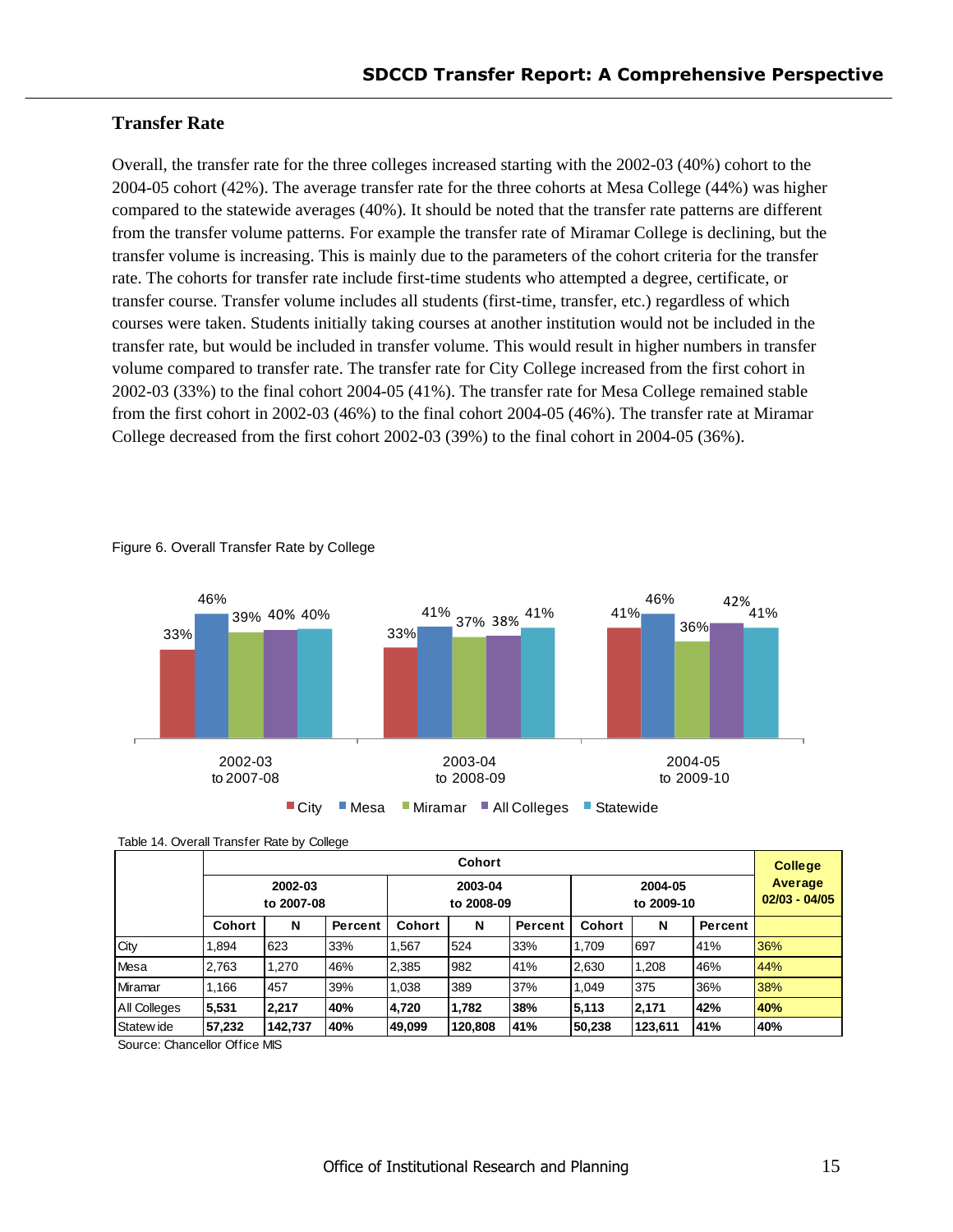#### <span id="page-15-0"></span>**Transfer Rate by Ethnicity**

Overall, the ethnic groups with the highest transfer rates for the three cohort years were Asian/Pacific Islander and Filipino (48%, 43%, 55% and 52%, 41%, 52% respectively). These transfer rates are similar to the success and persistence rates for the three colleges except that White students have the highest success rates, but are only third in transfer rates. The ethnic groups with the highest average transfer rates statewide were: Asian/Pacific Islander (55%), White (43%), and Filipino (38%). The ethnic groups with the lowest average transfer rates were African American, American Indian, and Latino (31%). The individual colleges follow this same pattern. African American, American Indian, and Latino ethnic groups are also the lowest statewide (average 33%, 31% and 31% respectively). The retention rates of African American and American Indian have also been the lowest from 2005-06 to 2009-10 compared to the other ethnic groups. This may partially explain the low transfer rates of these two groups. If students are not retained then they cannot progress or complete a transfer pathway.

|                        |                                      | Cohort                               |                                      |                                           |                                             |
|------------------------|--------------------------------------|--------------------------------------|--------------------------------------|-------------------------------------------|---------------------------------------------|
|                        | 2002-03<br>to 2007-08<br>$(N=2,217)$ | 2003-04<br>to 2008-09<br>$(N=1,782)$ | 2004-05<br>to 2009-10<br>$(N=2,171)$ | <b>College Average</b><br>$02/03 - 04/05$ | <b>Statewide Average</b><br>$02/03 - 04/05$ |
| African American       | 28%                                  | 33%                                  | 34%                                  | 31%                                       | 33%                                         |
| American Indian        | 41%                                  | 30%                                  | 24%                                  | 31%                                       | 31%                                         |
| Asian/Pacific Islander | 48%                                  | 43%                                  | 55%                                  | 49%                                       | 55%                                         |
| Filipino               | 52%                                  | 41%                                  | 52%                                  | 48%                                       | 38%                                         |
| Latino                 | 28%                                  | 29%                                  | 35%                                  | 31%                                       | 31%                                         |
| White                  | 43%                                  | 41%                                  | 41%                                  | 42%                                       | 43%                                         |
| Unreported             | 44%                                  | 37%                                  | 42%                                  | 41%                                       | 43%                                         |
| Total                  | 40%                                  | 38%                                  | 42%                                  | 40%                                       | 40%                                         |

Table 15. All Colleges Overall Transfer Rate by Ethnicity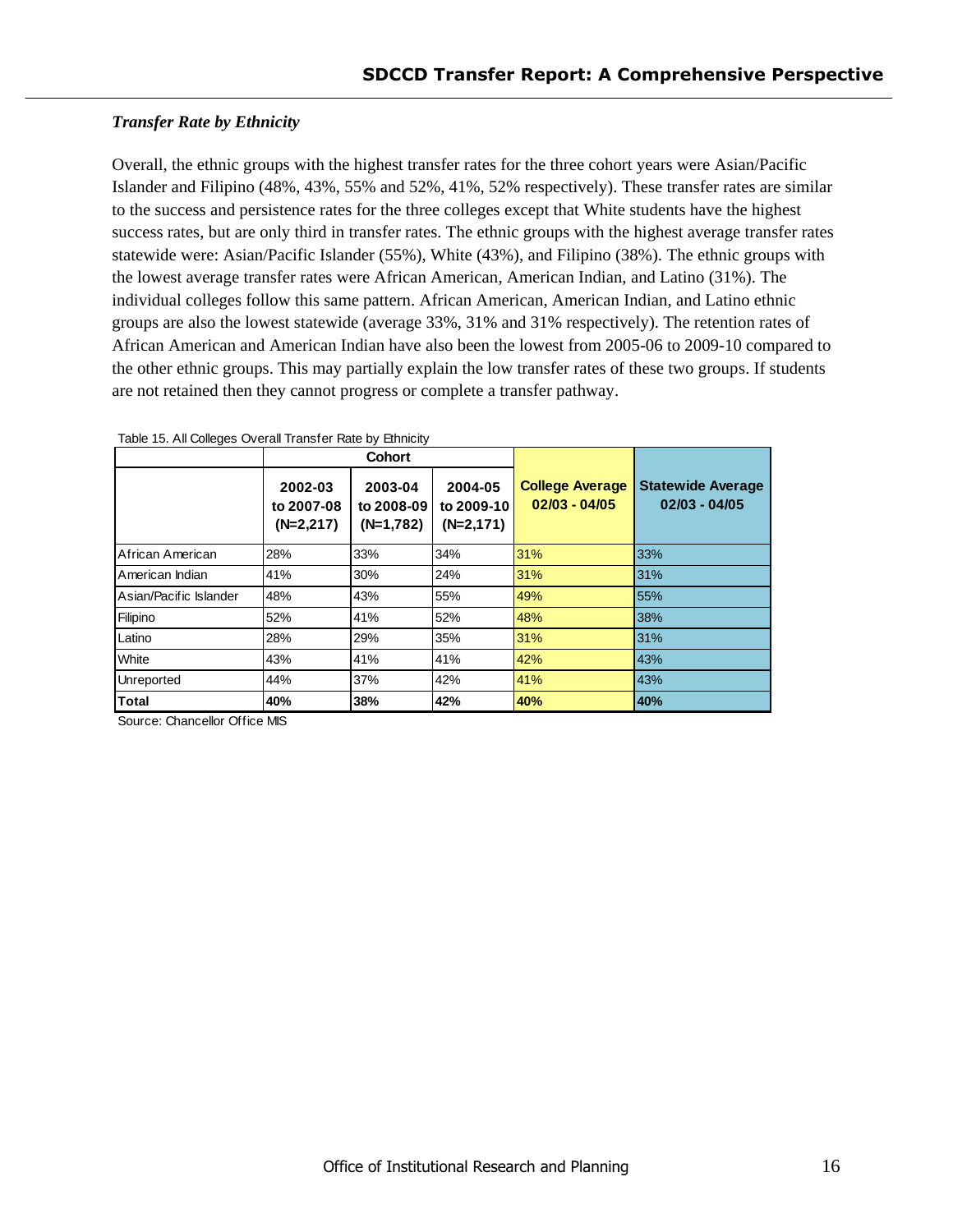# **City College**

Table 16. City College Overall Transfer Rate by Ethnicity

|                        |                       | <b>Cohort</b>         |                       |                                           |                                             |
|------------------------|-----------------------|-----------------------|-----------------------|-------------------------------------------|---------------------------------------------|
|                        | 2002-03<br>to 2007-08 | 2003-04<br>to 2008-09 | 2004-05<br>to 2009-10 | <b>College Average</b><br>$02/03 - 04/05$ | <b>Statewide Average</b><br>$02/03 - 04/05$ |
|                        | $(N=623)$             | $(N=524)$             | $(N=697)$             |                                           |                                             |
| African American       | 26%                   | 28%                   | 32%                   | 28%                                       | 33%                                         |
| American Indian        | 38%                   | 21%                   | 40%                   | 32%                                       | 31%                                         |
| Asian/Pacific Islander | 47%                   | 50%                   | 54%                   | 50%                                       | 55%                                         |
| Filipino               | 54%                   | 47%                   | 58%                   | 53%                                       | 38%                                         |
| Latino                 | 24%                   | 26%                   | 36%                   | 29%                                       | 31%                                         |
| White                  | 37%                   | 36%                   | 45%                   | 39%                                       | 43%                                         |
| Unreported             | 37%                   | 35%                   | 41%                   | 38%                                       | 43%                                         |
| Total                  | 33%                   | 33%                   | 41%                   | 36%                                       | 40%                                         |

Source: Chancellor Office MIS

#### Mesa College

Table 17. Mesa College Overall Transfer Rate by Ethnicity

|                        |             | Cohort     |            |                        |                          |
|------------------------|-------------|------------|------------|------------------------|--------------------------|
|                        | 2002-03     | 2003-04    | 2004-05    | <b>College Average</b> | <b>Statewide Average</b> |
|                        | to 2007-08  | to 2008-09 | to 2009-10 | $02/03 - 04/05$        | $02/03 - 04/05$          |
|                        | $(N=1,270)$ | $(N=982)$  | (N=1,208)  |                        |                          |
| African American       | 31%         | 39%        | 38%        | 36%                    | 33%                      |
| American Indian        | 50%         | 33%        | 24%        | 35%                    | 31%                      |
| Asian/Pacific Islander | 49%         | 43%        | 57%        | 50%                    | 55%                      |
| Filipino               | 52%         | 43%        | 59%        | 51%                    | 38%                      |
| Latino                 | 32%         | 33%        | 36%        | 34%                    | 31%                      |
| White                  | 48%         | 45%        | 44%        | 46%                    | 43%                      |
| Unreported             | 55%         | 37%        | 45%        | 46%                    | 43%                      |
| Total                  | 46%         | 41%        | 46%        | 44%                    | 40%                      |

Source: Chancellor Office MIS

#### Miramar College

Table 18. Miramar College Overall Transfer Rate by Ethnicity

|                        |            | Cohort     |            |                        |                          |
|------------------------|------------|------------|------------|------------------------|--------------------------|
|                        | 2002-03    | 2003-04    | 2004-05    | <b>College Average</b> | <b>Statewide Average</b> |
|                        | to 2007-08 | to 2008-09 | to 2009-10 | $02/03 - 04/05$        | $02/03 - 04/05$          |
|                        | $(N=457)$  | $(N=389)$  | $(N=375)$  |                        |                          |
| African American       | 36%        | 38%        | 24%        | 33%                    | 33%                      |
| American Indian        | 29%        | 38%        | 11%        | 25%                    | 31%                      |
| Asian/Pacific Islander | 49%        | 44%        | 48%        | 47%                    | 55%                      |
| Filipino               | 49%        | 36%        | 38%        | 41%                    | 38%                      |
| Latino                 | 24%        | 33%        | 29%        | 29%                    | 31%                      |
| White                  | 36%        | 36%        | 32%        | 35%                    | 43%                      |
| Unreported             | 40%        | 40%        | 36%        | 39%                    | 43%                      |
| <b>Total</b>           | 39%        | 37%        | 36%        | 38%                    | 40%                      |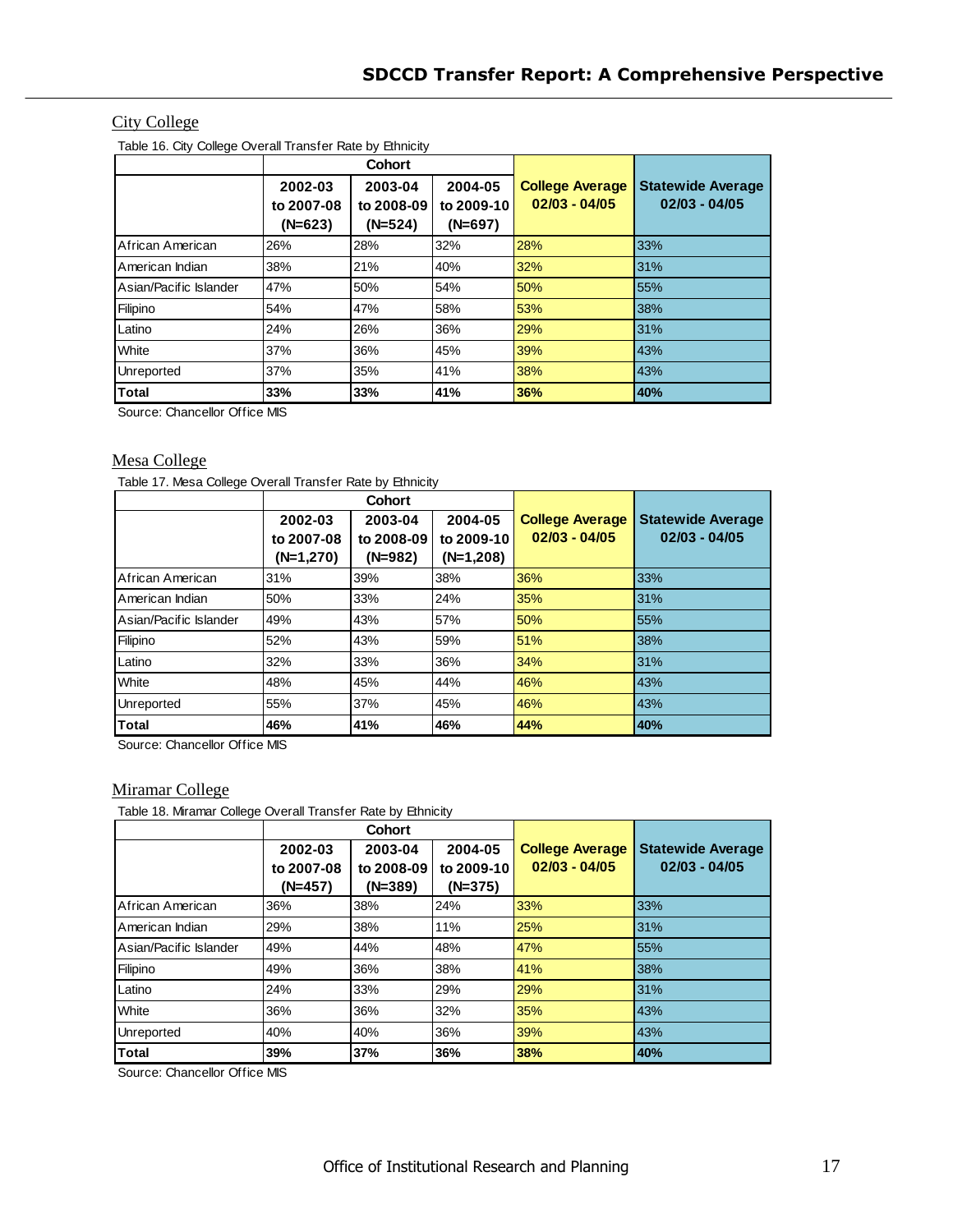#### <span id="page-17-0"></span>*Transfer Rate by Gender*

Overall, the transfer rates for females (2002-03, 43% to 2004-05, 46%) are higher compared to males (2002-03, 37% to 2004-05, 38%) at each of the three colleges. This is inconsistent with success and retention rates at SDCCD with males and females having nearly the same rate (see SDCCD Fact Book 2010). The three individual colleges follow this transfer rate pattern with City College having the largest percentage difference between females and males (2002-03, females 37% males 27% and 2004-05 females 45% males 35%).

#### All Colleges

Table 19. All Colleges Overall Transfer Rate by Gender

|              |             | <b>Cohort</b> |             |                        |                          |
|--------------|-------------|---------------|-------------|------------------------|--------------------------|
|              | 2002-03     | 2003-04       | 2004-05     | <b>College Average</b> | <b>Statewide Average</b> |
|              | to 2007-08  | to 2008-09    | to 2009-10  | $02/03 - 04/05$        | $02/03 - 04/05$          |
|              | $(N=2,217)$ | $(N=1,782)$   | $(N=2,171)$ |                        |                          |
| Female       | 43%         | 41%           | 46%         | 44%                    | 40%                      |
| Male         | 37%         | 35%           | 38%         | 37%                    | 41%                      |
| Unreported   | 57%         | 0%            | 100%        | 43%                    | 38%                      |
| <b>Total</b> | 40%         | 38%           | 42%         | 40%                    | 40%                      |

Source: Chancellor Office MIS

#### City College

Table 20. City College Overall Transfer Rate by Gender

|              | <b>Cohort</b>                      |                                    |                                    |                                           |                                             |  |
|--------------|------------------------------------|------------------------------------|------------------------------------|-------------------------------------------|---------------------------------------------|--|
|              | 2002-03<br>to 2007-08<br>$(N=623)$ | 2003-04<br>to 2008-09<br>$(N=524)$ | 2004-05<br>to 2009-10<br>$(N=697)$ | <b>College Average</b><br>$02/03 - 04/05$ | <b>Statewide Average</b><br>$02/03 - 04/05$ |  |
| Female       | 37%                                | 35%                                | 45%                                | 39%                                       | 40%                                         |  |
| Male         | 27%                                | 32%                                | 35%                                | 31%                                       | 41%                                         |  |
| Unreported   | 100%                               | 0%                                 | 0%                                 | 75%                                       | 38%                                         |  |
| <b>Total</b> | 33%                                | 33%                                | 41%                                | 36%                                       | 40%                                         |  |

Source: Chancellor Office MIS

#### Mesa College

Table 21. Mesa College Overall Transfer Rate by Gender

|            | <b>Cohort</b> |            |             |                        |                          |  |
|------------|---------------|------------|-------------|------------------------|--------------------------|--|
|            | 2002-03       | 2003-04    | 2004-05     | <b>College Average</b> | <b>Statewide Average</b> |  |
|            | to 2007-08    | to 2008-09 | to 2009-10  | $02/03 - 04/05$        | $02/03 - 04/05$          |  |
|            | $(N=1,270)$   | $(N=982)$  | $(N=1,208)$ |                        |                          |  |
| Female     | 48%           | 44%        | 48%         | 47%                    | 40%                      |  |
| Male       | 44%           | 38%        | 43%         | 42%                    | 41%                      |  |
| Unreported | 100%          | 0%         | 100%        | 33%                    | 38%                      |  |
| Total      | 46%           | 41%        | 46%         | 44%                    | 40%                      |  |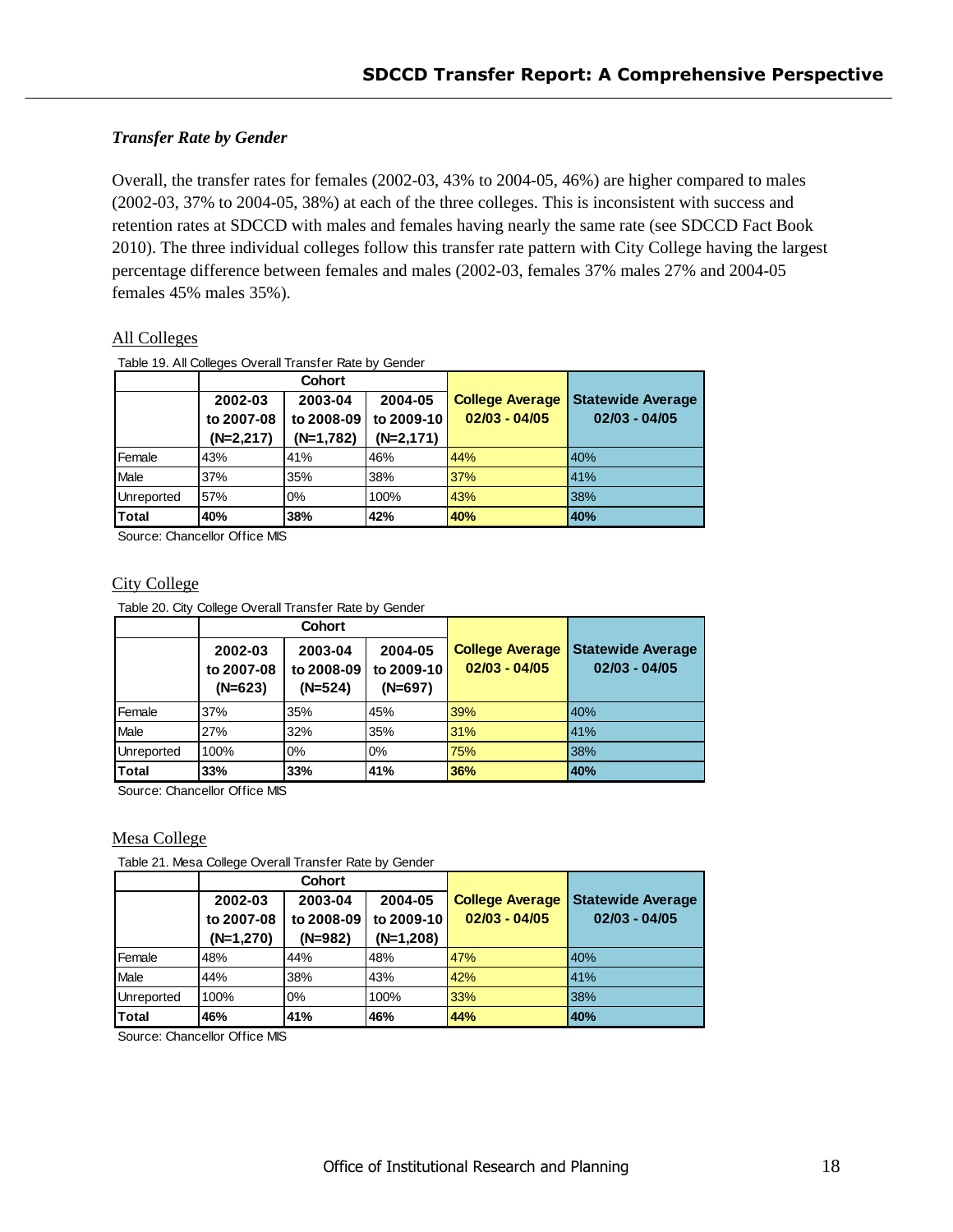# **Miramar College**

Table 22. Miramar College Overall Transfer Rate by Gender

|              | Cohort                   |           |            |                        |                          |  |
|--------------|--------------------------|-----------|------------|------------------------|--------------------------|--|
|              | 2002-03                  | 2003-04   | 2004-05    | <b>College Average</b> | <b>Statewide Average</b> |  |
|              | to 2007-08<br>to 2008-09 |           | to 2009-10 | $02/03 - 04/05$        | $02/03 - 04/05$          |  |
|              | $(N=457)$                | $(N=389)$ | $(N=375)$  |                        |                          |  |
| Female       | 41%                      | 42%       | 41%        | 41%                    | 40%                      |  |
| Male         | 38%                      | 34%       | 32%        | 35%                    | 41%                      |  |
| Unreported   | 25%                      | 0%        | 100%       | 33%                    | 38%                      |  |
| <b>Total</b> | 39%                      | 37%       | 36%        | 38%                    | 40%                      |  |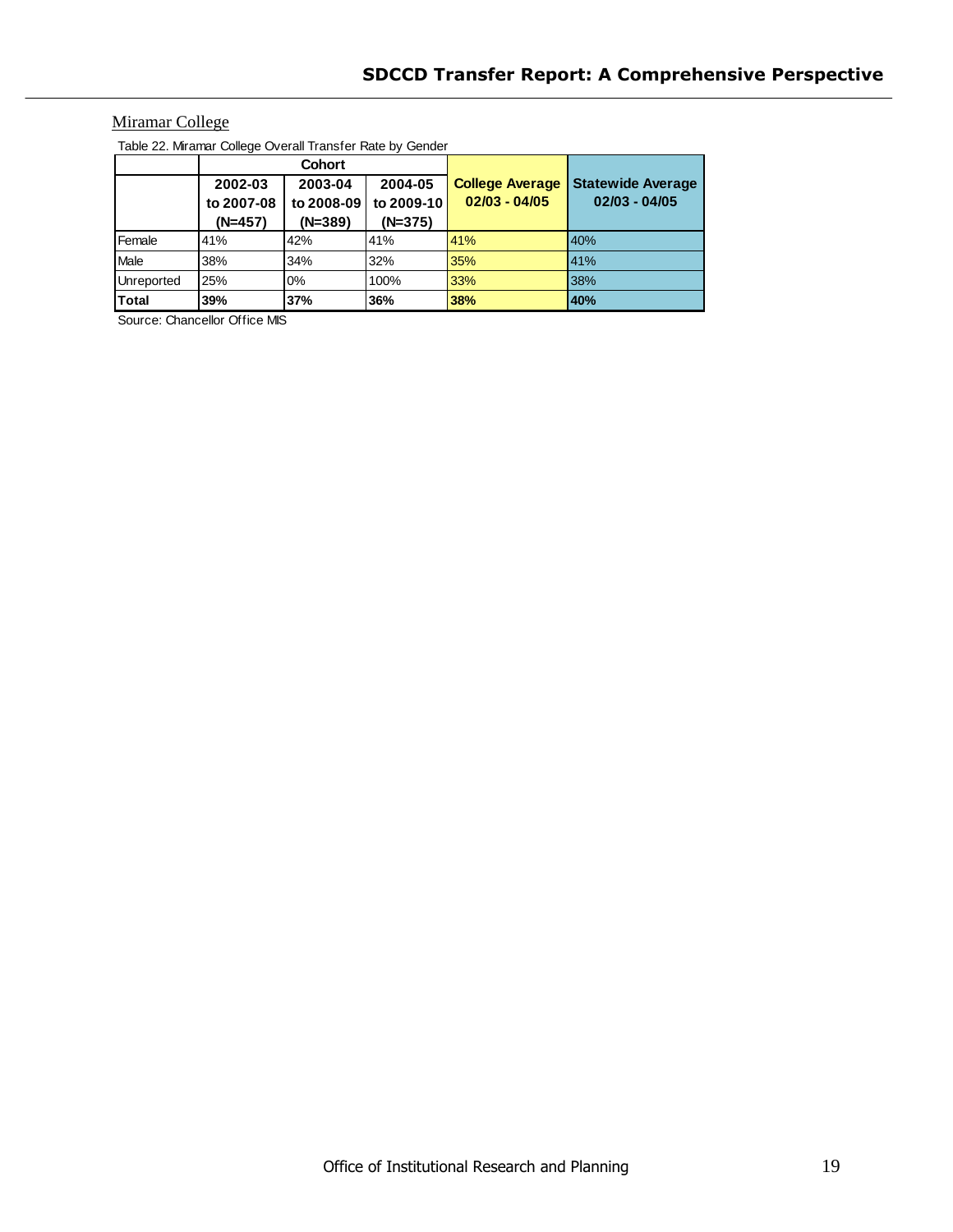### <span id="page-19-0"></span>**Transfer Prepared Rate**

This section of the report includes overall transfer rate with the addition of transfer prepared rates. Students who completed 60 UC/CSU transferable units, but did not transfer or obtain an associate's degree are transfer prepared. The reason for not transferring or obtaining a degree is unknown. The transfer rate for the three colleges increased with the addition of transfer prepared students starting with the 2002-03 (46%) cohort to the 2004-05 cohort (49%). In particular, the combined transfer rate for City College increased from the first cohort in 2002-03 (38%) to the final cohort 2004-05 (47%). The combined transfer rate for Mesa College remained relatively stable from the first cohort in 2002-03 (52%) to the final cohort 2004-05 (53%). The transfer rate at Miramar College also remained relatively stable from the first cohort 2002-03 (44%) to the final cohort in 2004-05 (43%). On average the transfer rate increased by an additional 6% when transfer prepared students were added. The San Diego Community College District has implemented a degree audit system to help ensure that the majority of transfer prepared students are transferring.



Figure 7. Overall Transfer Prepared Rate by College

| Cohort       |                            |                      |                       |                            |                      |                       |                            | <b>College</b>       |                            |     |
|--------------|----------------------------|----------------------|-----------------------|----------------------------|----------------------|-----------------------|----------------------------|----------------------|----------------------------|-----|
|              | 2002-03<br>to 2007-08      |                      | 2003-04<br>to 2008-09 |                            |                      | 2004-05<br>to 2009-10 |                            |                      | Average<br>$02/03 - 04/05$ |     |
|              | Actual<br><b>Transfers</b> | Transfer<br>Prepared | Percent               | Actual<br><b>Transfers</b> | Transfer<br>Prepared | Percent               | Actual<br><b>Transfers</b> | Transfer<br>Prepared | Percent                    |     |
| City         | 623                        | 95                   | 38%                   | 524                        | 69                   | 38%                   | 697                        | 104                  | 47%                        | 41% |
| Mesa         | .270                       | 174                  | 52%                   | 982                        | 148                  | 47%                   | 1.208                      | 187                  | 53%                        | 51% |
| Miramar      | 457                        | 58                   | 44%                   | 389                        | 151                  | 42%                   | 375                        | 81                   | 43%                        | 43% |
| All Colleges | 2,217                      | 306                  | 46%                   | 1,782                      | 255                  | 43%                   | 2,171                      | 342                  | 49%                        | 46% |

Table 23. Combined Transfer Rates by College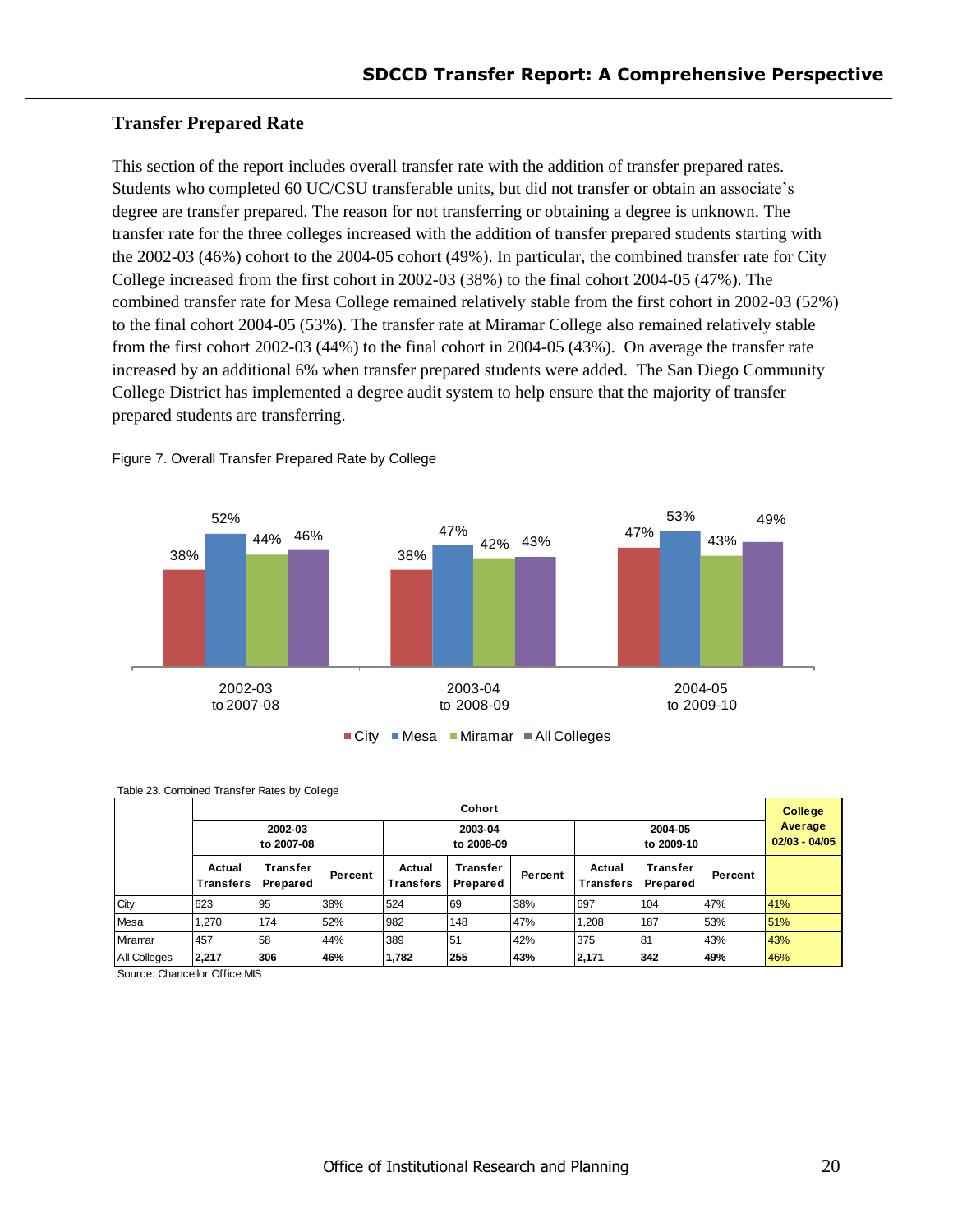| Table 24. All Colleges Combined Transfer Rates by Ethnicity |                       |                       |                       |                                           |  |  |  |
|-------------------------------------------------------------|-----------------------|-----------------------|-----------------------|-------------------------------------------|--|--|--|
|                                                             |                       |                       |                       |                                           |  |  |  |
|                                                             | 2002-03 to<br>2007-08 | 2003-04 to<br>2008-09 | 2004-05 to<br>2009-10 | <b>College Average</b><br>$02/03 - 04/05$ |  |  |  |
| African American                                            | 32%                   | 36%                   | 39%                   | 36%                                       |  |  |  |
| American Indian                                             | 47%                   | 43%                   | 34%                   | 41%                                       |  |  |  |
| Asian/Pacific Islander                                      | 54%                   | 49%                   | 61%                   | 55%                                       |  |  |  |
| Filipino                                                    | 58%                   | 48%                   | 58%                   | 54%                                       |  |  |  |
| Latino                                                      | 34%                   | 34%                   | 44%                   | 38%                                       |  |  |  |
| White                                                       | 48%                   | 46%                   | 48%                   | 47%                                       |  |  |  |
| Unreported                                                  | 49%                   | 42%                   | 48%                   | 47%                                       |  |  |  |
| <b>Total</b>                                                | 46%                   | 43%                   | 49%                   | 46%                                       |  |  |  |

Source: Chancellor Office MIS

|            | 2007-08 | 2002-03 to 2003-04 to<br>2008-09 | 2004-05 to<br>2009-10 | <b>College Average</b><br>$02/03 - 04/05$ |
|------------|---------|----------------------------------|-----------------------|-------------------------------------------|
| Female     | 48%     | 46%                              | 53%                   | 49%                                       |
| Male       | 43%     | 40%                              | 45%                   | 43%                                       |
| Unreported | 57%     | 20%                              | 100%                  | 50%                                       |
| Total      | 46%     | 43%                              | 49%                   | 46%                                       |